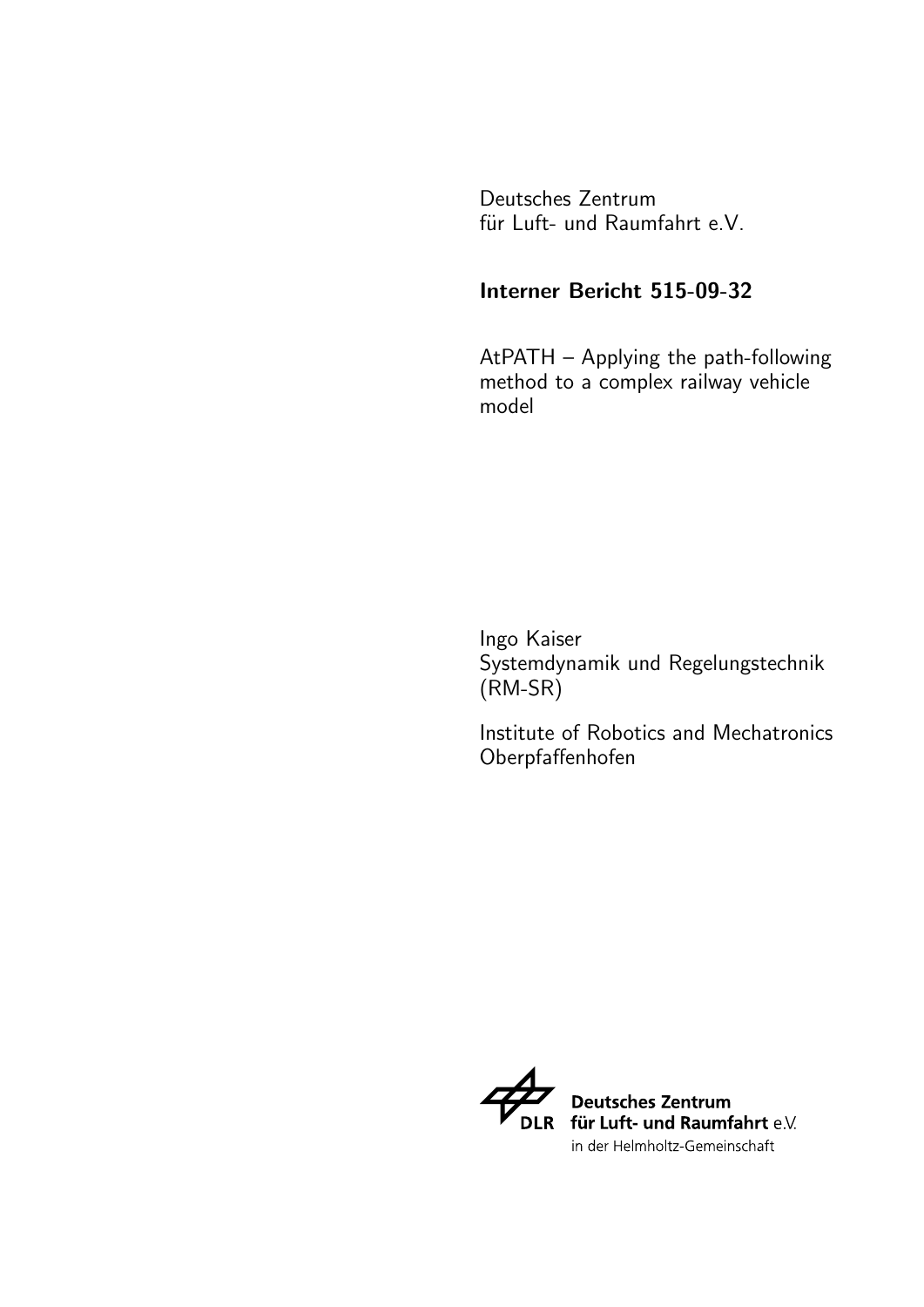AtPATH – Applying the path-following method to a complex railway vehicle model

Ingo Kaiser Systemdynamik und Regelungstechnik (RM-SR)

Institute of Robotics and Mechatronics Oberpfaffenhofen

- 23 Seiten
- 12 Bilder
- 0 Tabellen
- 3 Literaturstellen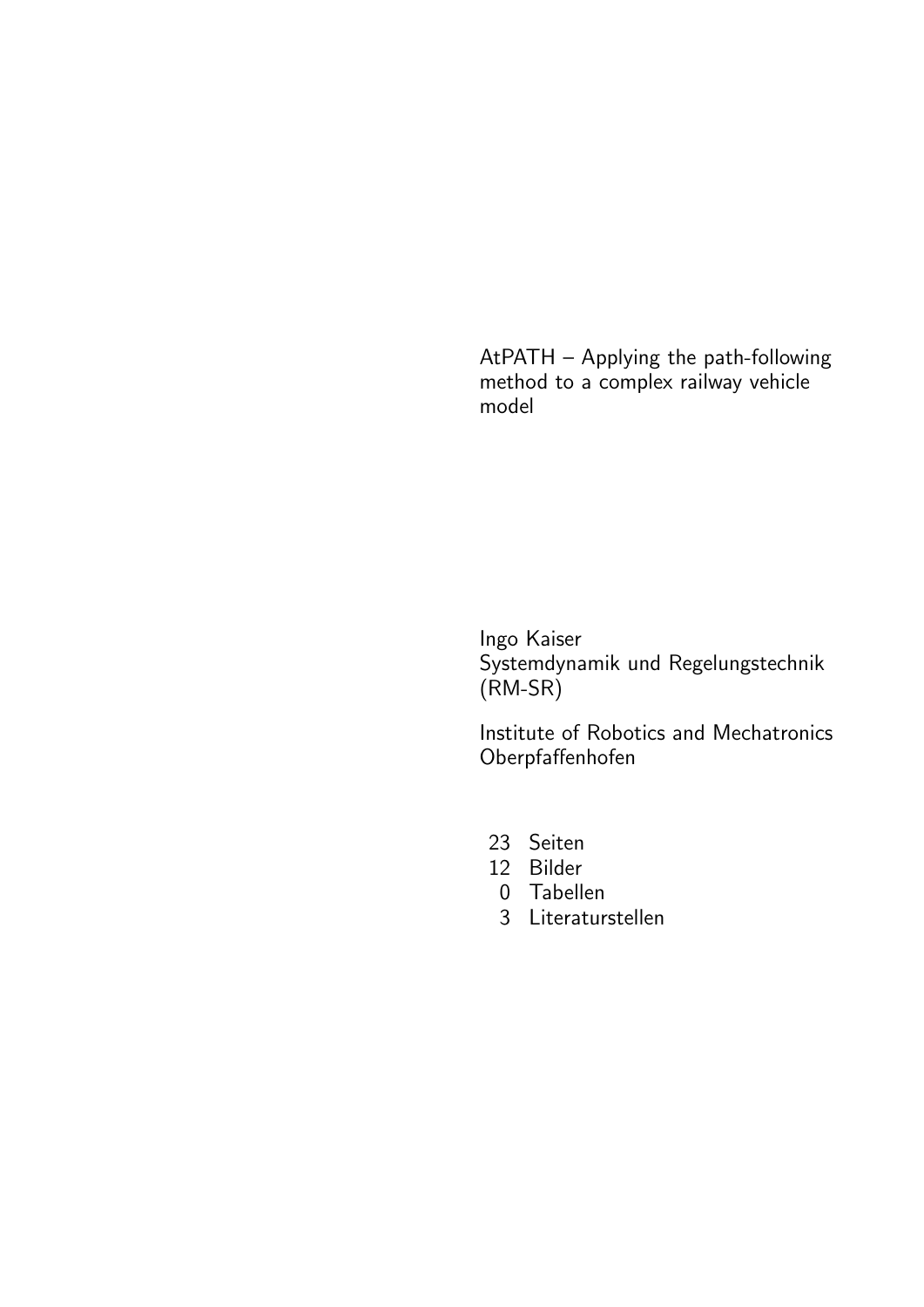### **AtPATH – Applying the path-following method to a complex railway vehicle model**

Deutsches Zentrum für Luft- und Raumfahrt e.V.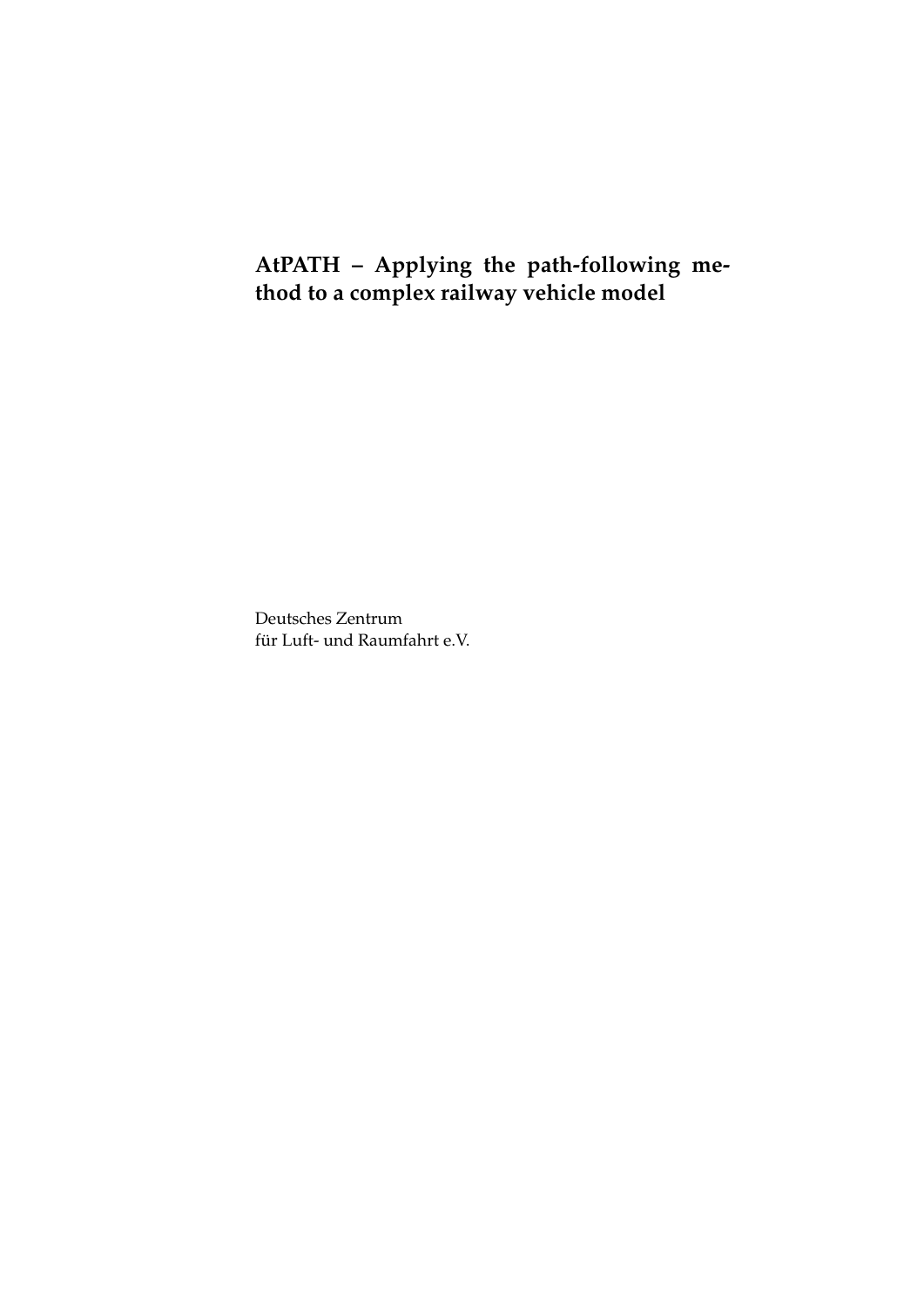# **Inhaltsverzeichnis**

| 1            |                | Introduction                                                                                         | 1              |
|--------------|----------------|------------------------------------------------------------------------------------------------------|----------------|
| $\mathbf{2}$ |                | Theoretical background                                                                               | $\overline{2}$ |
|              | 2.1            |                                                                                                      | 2              |
|              | 2.2            |                                                                                                      | 3              |
|              | 2.3            | The method of the path-following $\dots \dots \dots \dots \dots \dots \dots \dots \dots \dots \dots$ |                |
| 3            |                | Point of departure                                                                                   | 7              |
|              | 3.1            |                                                                                                      | 7              |
|              | 3.2            |                                                                                                      | 8              |
| 4            | <b>Results</b> |                                                                                                      | 11             |
|              | 4.1            |                                                                                                      | 12             |
|              |                | 4.1.1                                                                                                | 13             |
|              |                | 4.1.2                                                                                                | 14             |
|              | 4.2            |                                                                                                      | 17             |
|              | 4.3            |                                                                                                      | 17             |
|              | 4.4            | Profile combination S1002 / UIC60, track gauge 1450 mm                                               | 19             |
| 5            |                | The quasi-periodic motion                                                                            | 21             |
| 6            | Conclusion     |                                                                                                      |                |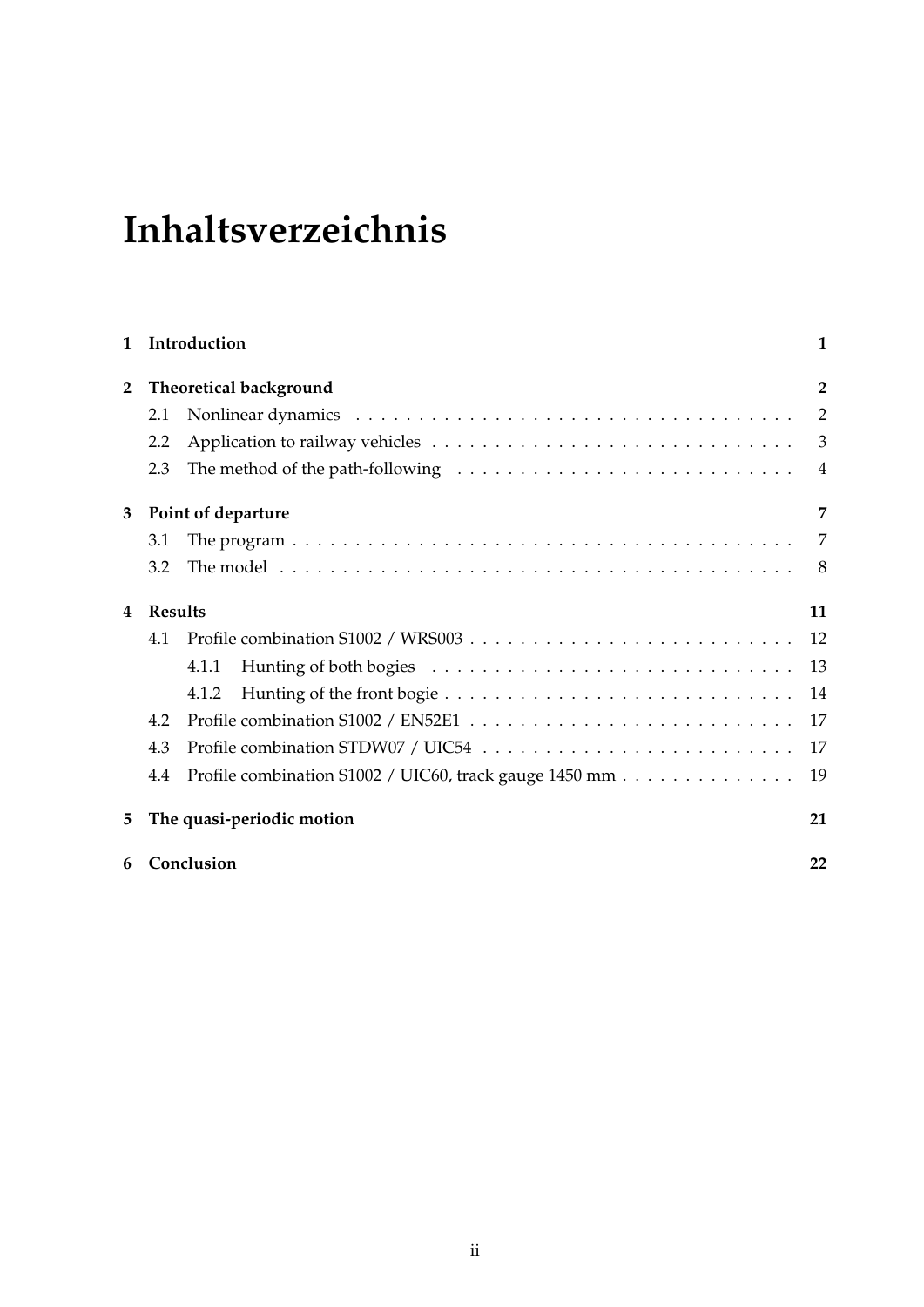# **Abbildungsverzeichnis**

| 3.1 |                                                                                                                                                                        |                |
|-----|------------------------------------------------------------------------------------------------------------------------------------------------------------------------|----------------|
| 3.2 | Overview on the multibody model of the passenger coach                                                                                                                 | $\overline{9}$ |
| 3.3 | Reduced multibody model of the passenger coach 10                                                                                                                      |                |
| 4.1 | Coexisting solutions: Hunting of both bogies (left) and hunting only of the front                                                                                      | 12             |
| 4.2 | Hunting of both bogies, variation of the yaw dampers                                                                                                                   | 13             |
| 4.3 | Hunting of the front bogie, variation of the yaw dampers                                                                                                               | 14             |
| 4.4 |                                                                                                                                                                        | 16             |
| 4.5 |                                                                                                                                                                        |                |
| 4.6 |                                                                                                                                                                        |                |
| 4.7 | Maximum lateral displacements of the wheelsets (above) and duration of the pe-<br>riod $T$ for no yaw dampers, S1002 / UIC60, inclination 1/20, track gauge 1450 mm 19 |                |
| 4.8 | No yaw dampers, S1002 / UIC60, inclination 1/20, track gauge 1450 mm: Time<br>plot (above) and phase portrait for the pitch motion of the frame of the front bogie 20  |                |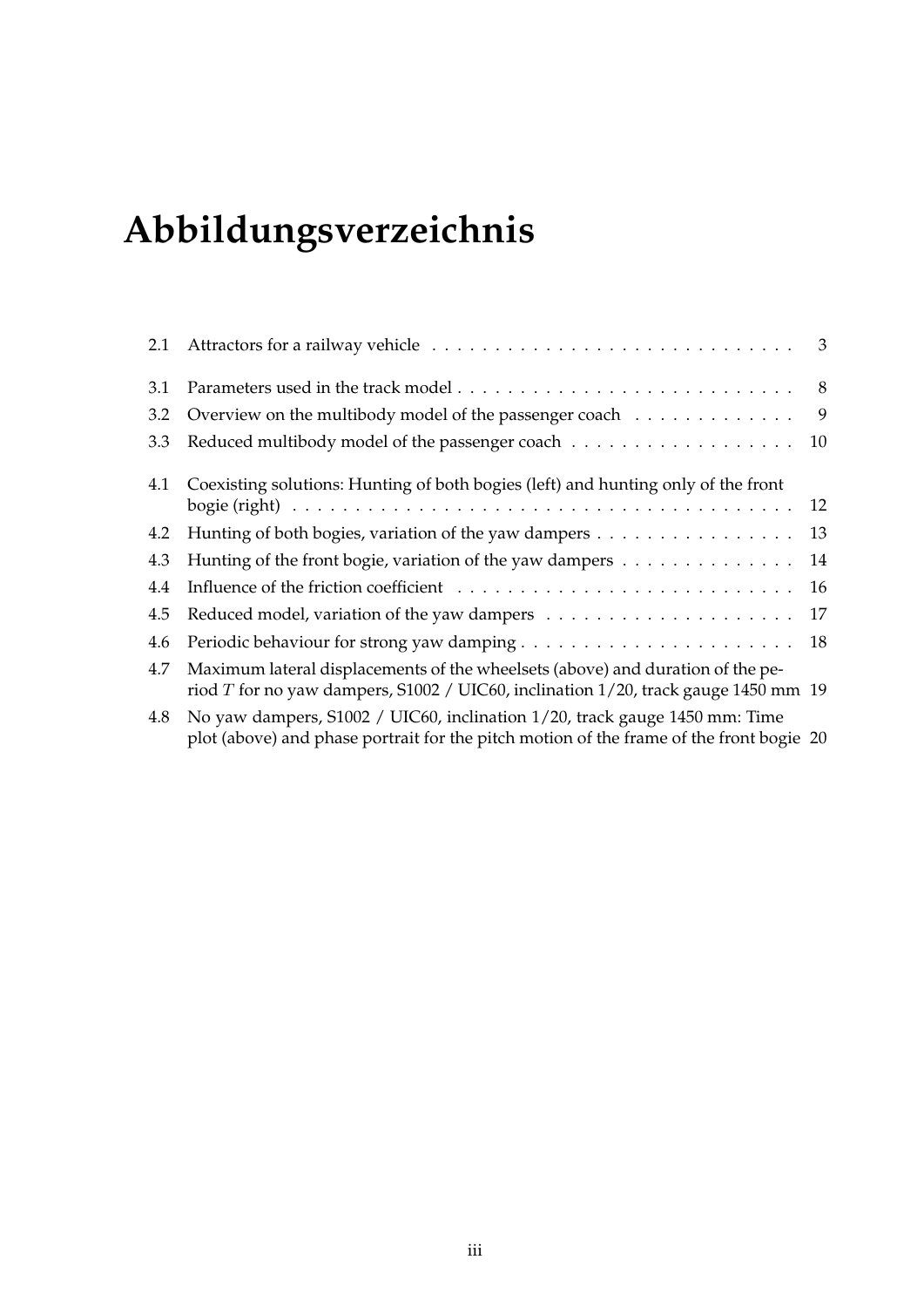# **1 Introduction**

The mechanical design of a railway vehicle is essential to provide the safe operation of the vehicle. There are several requirements to the mechanical behaviour of the vehicle. One of them is the running safety and running stability. This means that the vehicle follows the track and that it doesn't damage the track, e.g. by excessive hunting of the wheelsets and the bogies.

Below a certain driving speed, the so-called critical speed, lateral motions of the vehicle die out and the vehicle centres itself within the track. But if the vehicle runs faster than the critical speed, the hunting becomes a permanent motion. In many cases, this permanent hunting includes impacts between the flange of the wheel and the rail head which are related to high lateral forces that can damage the track. Therefore, the critical speed is an important characteristic of the vehicle, because it limits the operational speed.

However, finding the critical speed can be difficult and laborious. Usually, the behaviour of a railway vehicle is analysed on the base of a multibody dynamics model. Since the equations of motion are usually non-linear, they are solved by numerical time-integration. Since the behaviour of the vehicle strongly depends on the driving speed, it is obvious to vary the driving speed and calculate the motions of the vehicle for each value of the speed. However, a simple parameter variation may not be sufficient here. Firstly, it has always to be checked whether a permanent hunting of the vehicle occurs. In some cases, a time-integration over a long interval may be necessary, especially for a complex mechanical system like a railway vehicle, until it turns out, whether the motion only dies out slowly or it is permanent. Secondly, at a nonlinear system like a railway vehicle, the motions strongly depend on the initial conditions, i.e. for certain initial conditions, the motions die out, while for other initial conditions, a permanent oscillation occurs. All this can make the determination of the critical speed a very tedious task.

The question arises whether there are other methods to find the critical speed. One method is the quasi-linearization: Here, the original non-linear system is approximated by a linear system which can be solved very easily. However, this method provides only comparatively rough estimations, especially if the original system contains strong nonlinearities like the wheel-rail contact. Another method is the path-following method. Here, the original nonlinear equations of motions are solved. But in contrary to a ßimple"time-integration, solutions with special characteristics, e.g. periodic solutions, are calculated here.

A few years ago, an algorithm for the path-following has been successfully coupled to the multibody software package SIMPACK by Schupp. To test the capability of the path-following method for industrial applications, the project AtPATH has been launched. Here, the model of a modern double-deck passenger coach was analyzed, using several combinations of profiles for wheels and rails. The central central aspect of the project AtPATH is the question: Is the path-following method an applicable and useful tool for finding the critical speed of a given vehicle and, thereby, for the mechanical design of the vehicle?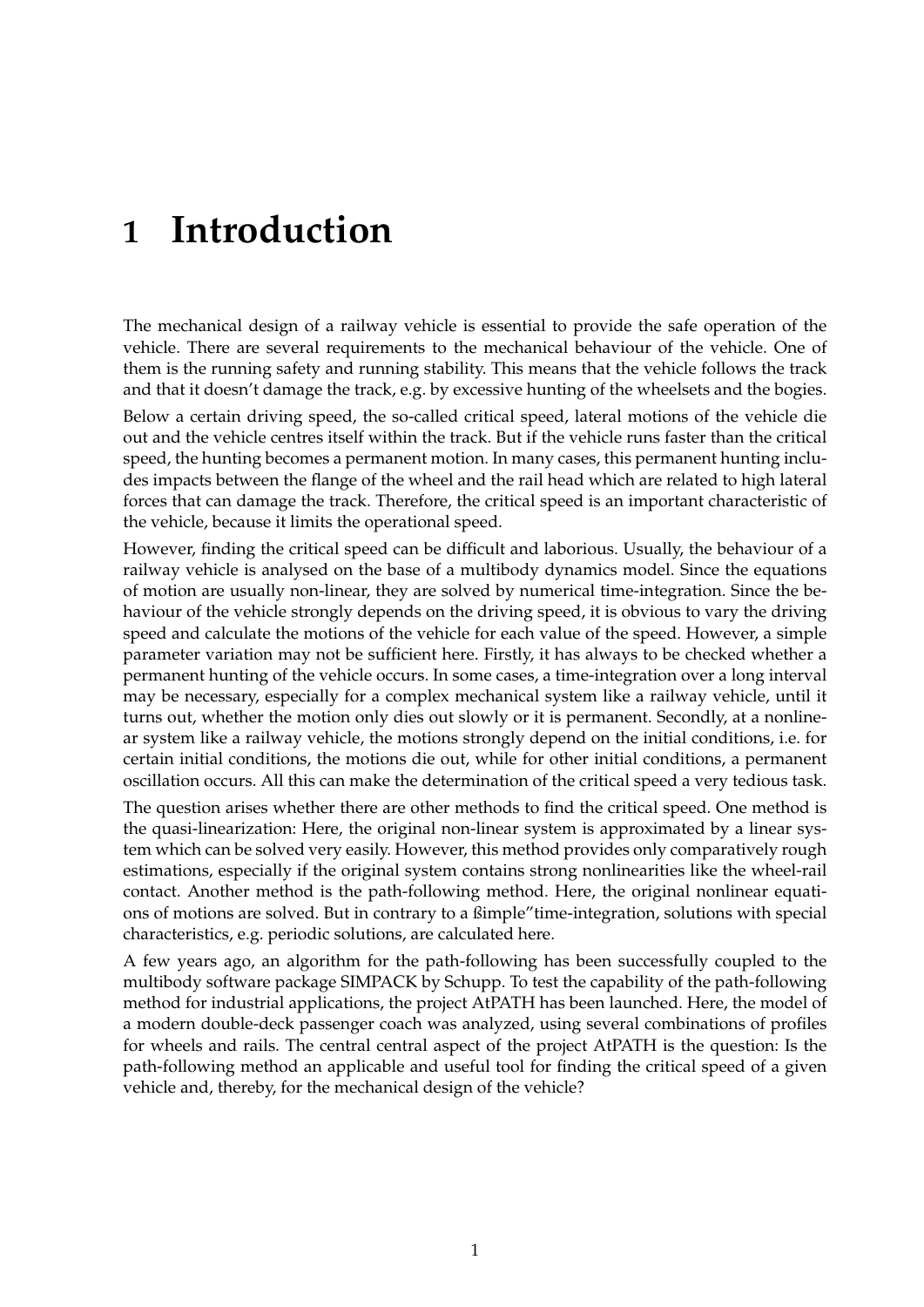### **2 Theoretical background**

#### **2.1 Nonlinear dynamics**

Firstly, some basics of nonlinear dynamics shall be presented which can be applied to any kind of dynamical systems, not only to mechanical systems. Only a short overview shall be given, details can be found in several books on nonlinear dynamics.

An important characteristic of a dynamical system are its attractors. An attractor is a certain state or a certain motion like a permanent vibration that the system tries to reach. A dynamical system can have one or more attractors. Each attractor has a certain basin of attraction. If the initial state of the system lies within the basin of attraction of a certain attractor, the system will try to approach this attractor. The existence of an attractor and its basin of attraction depend on the system's parameters. Of course, the existence, the type and the shape of an attractor can change depending on changes of the parameter. In some cases, there can be several attractors for one set of parameters. This is called "coexistence". It depends on the initial states of the system which attractor the system will approach, i.e. in the basin of attraction of which attractor the initial states of the system lie.

Generally, there are four types of attractors:

- 1. Fixed points
- 2. Limit cycles
- 3. Limit tori
- 4. Strange attractors

A fixed point characterises a stationary solution of the system, i.e. if the system is approaching a fixed point, all changes of the system's states will die out and eventually the states will be constant. A classical example is a damped mechanical system. Here, the fixed point is its equilibrium.

A limit cycle is a periodic sequence of states. After a period, the states of the system have the same values as before the period. If  $z(t)$  is the state vector of the system and T is the duration of the period, then the periodicity can be expressed by:

$$
\mathbf{z}(t) = \mathbf{z}(t+T) \tag{2.1}
$$

Since a periodic process can be described by a Fourier series, the limit cycle can be expressed as:

$$
\mathbf{z}(t) = \sum_{i=1}^{n} \left[ \mathbf{z}_{C,i} \cos\left(k_i \omega t\right) + \mathbf{z}_{S,i} \sin\left(k_i \omega t\right) \right], \ \omega = \frac{2\pi}{T}, \ k_i \in \mathbb{N}_0 \tag{2.2}
$$

Since all circular frequencies are integral multiples of the basic circular frequency  $\omega$ , the quotient of two circular frequencies  $\omega_i = k_i \omega$  and  $\omega_i = k_j \omega$  is always a rational number, i.e.:

$$
\frac{\omega_i}{\omega_j} = \frac{k_i}{k_j} \in \mathbb{Q}
$$
\n
$$
\frac{2}{}
$$
\n(2.3)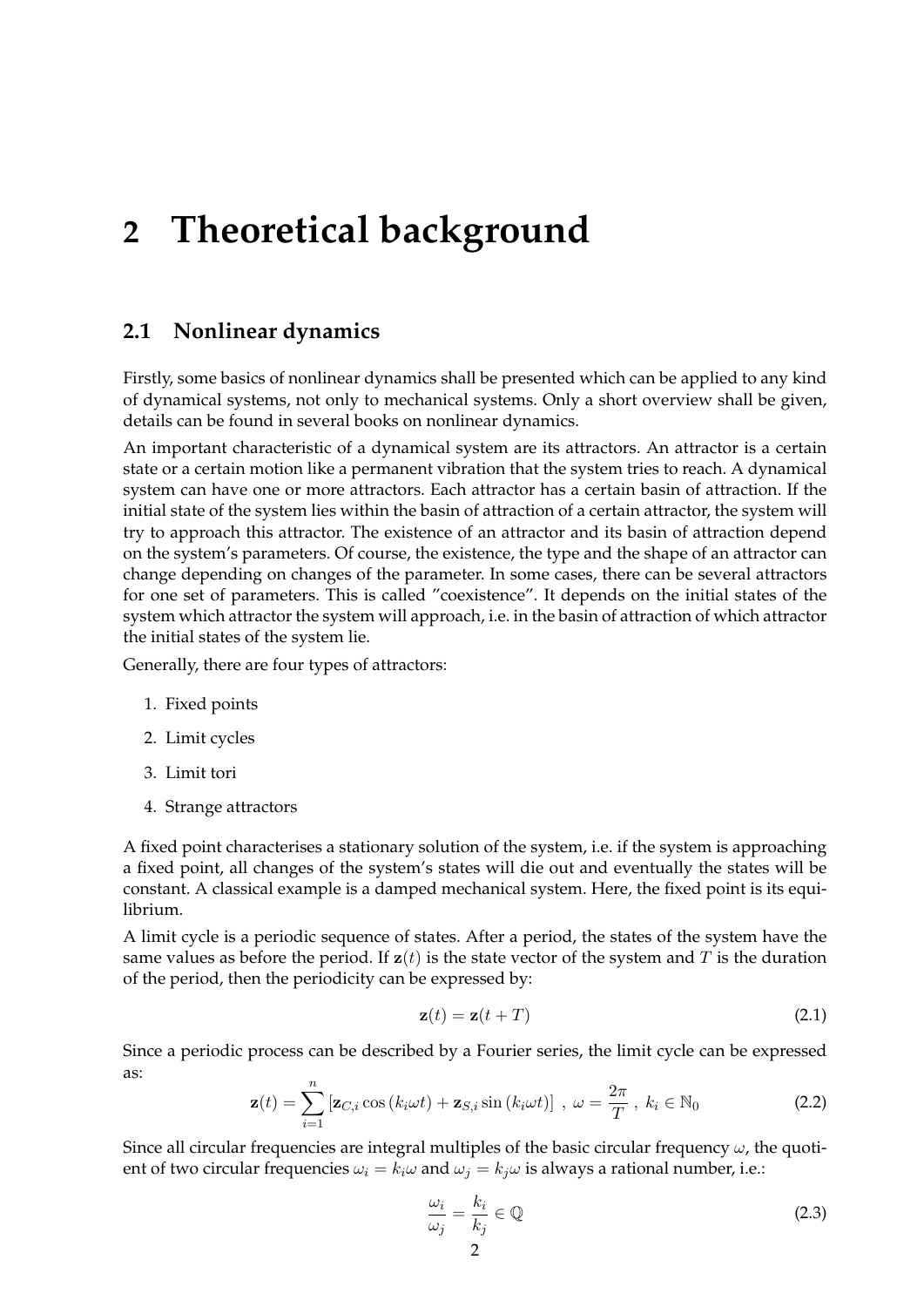Typical examples for systems showing limit cycles are musical instruments like violins, the periodic self-excitation of the human heartbeat or the electric doorbell.

For a limit torus, the sequence of states can be expressed by a Fourier series:

$$
\mathbf{z}(t) = \sum_{i=1}^{n} \left[ \mathbf{z}_{C,i} \cos \left( \omega_i t \right) + \mathbf{z}_{S,i} \sin \left( \omega_i t \right) \right]
$$
 (2.4)

However, in this case the quotient of two circular frequencies is not always rational, i.e. there are at least two circular frequencies  $\omega_i$  and  $\omega_j$  with  $\frac{\omega_i}{\omega_j} \notin \mathbb{Q}$ . However, the spectrum of the system still consists of discrete circular frequencies.

A strange attractor is related to chaotic motions, i.e. irregular oscillations.

#### **2.2 Application to railway vehicles**

In the case of a railway vehicle, an important parameter is the driving velocity of the vehicle, since this parameter changes very often during operation. The attractors of a railway vehicle mainly are a stationary behaviour, i.e. a centred running within the track, and permanent self-excited vibrations. Usually, the stationary behaviour is desired. Permanent vibrations of the vehicle, especially the hunting motion, can cause damage to the track and, thereby, increase the risk of derailment. Therefore, the knowledge where an attractor leading to permanent vibrations exists is essential for the safe operation of the vehicle.

A generic example for the non-linear behaviour of a railway vehicle is shown in 2.1. Here, the amplitude  $\hat{y}$  of the lateral motion of the wheelset versus the driving speed  $v_0$  is displayed.



Abbildung 2.1: Attractors for a railway vehicle

There are three ranges of the driving speed, which are limited by the non-linear critical speed  $v_{crit,nonlin}$  and the linear critical speed  $v_{crit,lin}$ . The first attractor of the system is the stationary behaviour (blue line), i.e. the centred position within the track. Its basin of attraction is displayed in light blue. The second attractor is a limit cycle (red line), i.e. a permanent hunting motion. Its basin of attraction is the pink area. In the first range below the non-linear critical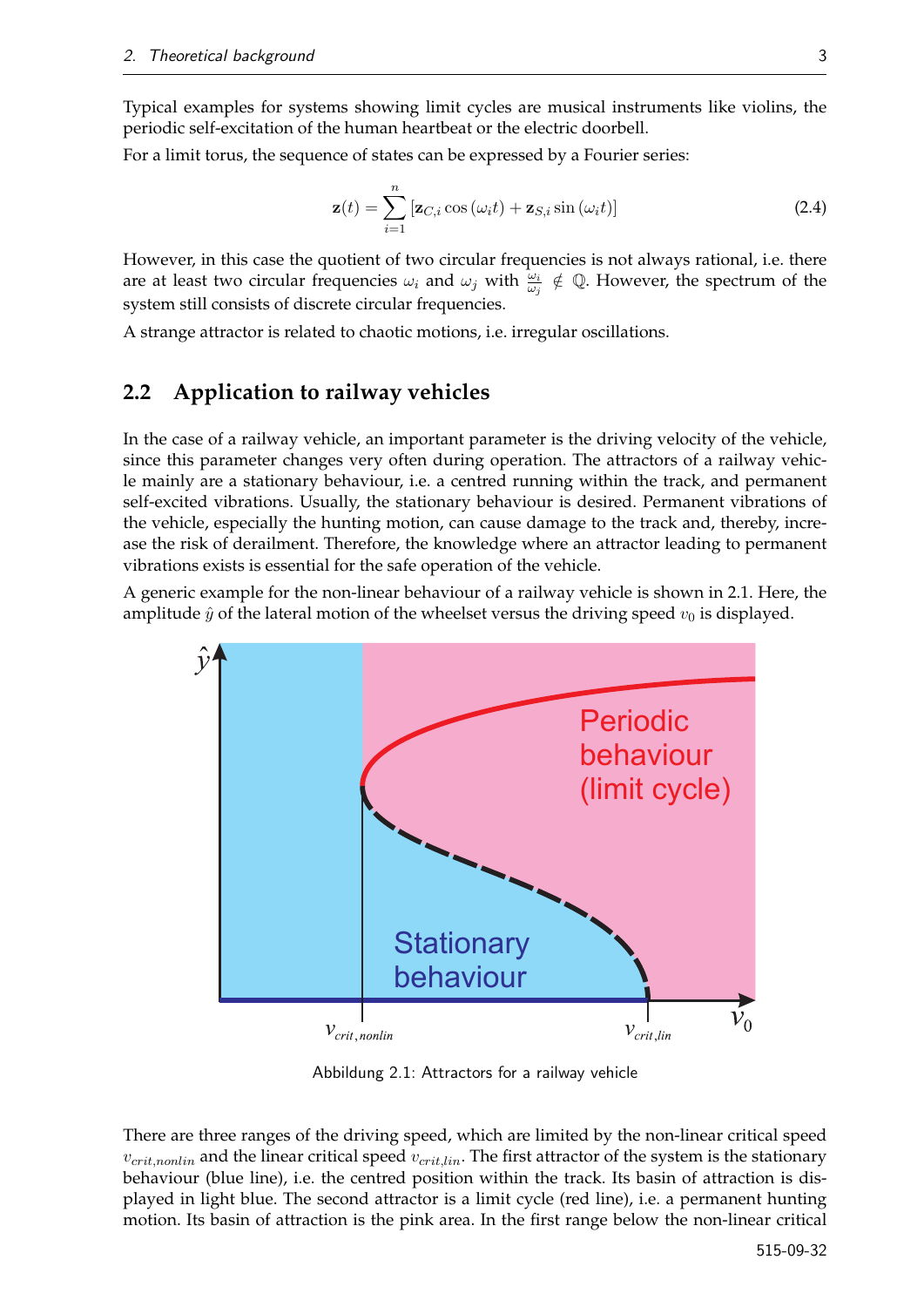speed, only one attractor exists: The stationary behaviour. For any initial lateral displacement, the oscillations will decay and the wheelset will centre itself within the track. In this region, a safe operation of the vehicle is given. Between the non-linear critical speed and the linear critical speed, two attractors are coexisting, namely the stationary behaviour and the permanent hunting. The broken line separates the basins of attractions of these attractors: If the initial displacement lies below the broken line, the lateral displacement will die out and the wheelset will try to reach its centred position; if the initial displacement is above the broken line, a permanent oscillation will occur. Above the linear critical speed, the attractor of the centred position doesn't exist anymore; in every case, a permanent oscillation will occur.

Both attractors are stable in the sense of Lyapunov, i.e. a motion starting in one basin of attraction will not leave the basin. If the attractor is asymptotically stable, then the motion will approach the attractor. However, in railway technology, the terms instabilityand ünstable runningäre widely used for the permanent hunting, although the related attractor is stable in the mathematical sense.

As mentioned before, it is desired that the vehicle will try to centre itself within the track when it is excited by an external perturbation, e.g. track irregularities or wind gusts. Of course, the application of pure numerical integration can show the reaction of the vehicle following an external excitation. However, the result that the vehicle's motions die out for a certain excitation at a certain driving speed does not guarantee that this will happen in every case at this driving speed. If the considered driving speed actually lies between the non-linear and the linear critical speed, it is possible that the vehicle will perform permanent vibrations. Since the model of a railway vehicle usually has a high number of states, it is practically impossible to investigate all possible scenarios. Therefore, the knowledge of the attractors is very helpful for a safe design of the vehicle, because the pure existence of an attractor leading to permanent vibrations implicates that the system has the possibility to reach this attractor, even this may be seem highly improbable. In other words: An attractor leading to permanent vibrations can be overseen.

#### **2.3 The method of the path-following**

As mentioned before, it can be very difficult to find an attractor at a certain driving speed by a pure application of the time-integration. A further disadvantage of this method is that it can take a long integration time, until all transient processes have died out and the attractor itself is left. Therefore, the question is if there is a method which avoids these problems.

In many cases, an attractor is a limit cycle, i.e. a periodic motion of the system. If  $z(t)$  is the state vector of the system and  $T$  is the duration of the period, then the periodicity can be expressed by:

$$
\mathbf{z}(t) = \mathbf{z}(t+T) \tag{2.5}
$$

Usually, the equations of motion are given in the following form:

$$
\dot{\mathbf{z}}(t) = \mathbf{f}\left(\mathbf{z}(t), t\right) , \ \mathbf{z}(t = t_0) = \mathbf{z}_0 \tag{2.6}
$$

This is an initial value problem where  $z_0$  is the initial value. The current state of the system depends on the time and the initial state; therefore, it can be written:

$$
\mathbf{z} = \mathbf{z}(\mathbf{z}_0, t) \tag{2.7}
$$

By defining a residual vector r, the problem for a periodic motion can be formulated as:

$$
\mathbf{r} = \mathbf{z}(\mathbf{z}_0, t_0 + T) - \mathbf{z}_0 = \mathbf{0} \tag{2.8}
$$

For the solution of this problem, the initial state  $z_0$  and the duration of the period T are obtained. The calculation of the state  $z(z_0, t_0 + T)$  is still done by a numerical time integration.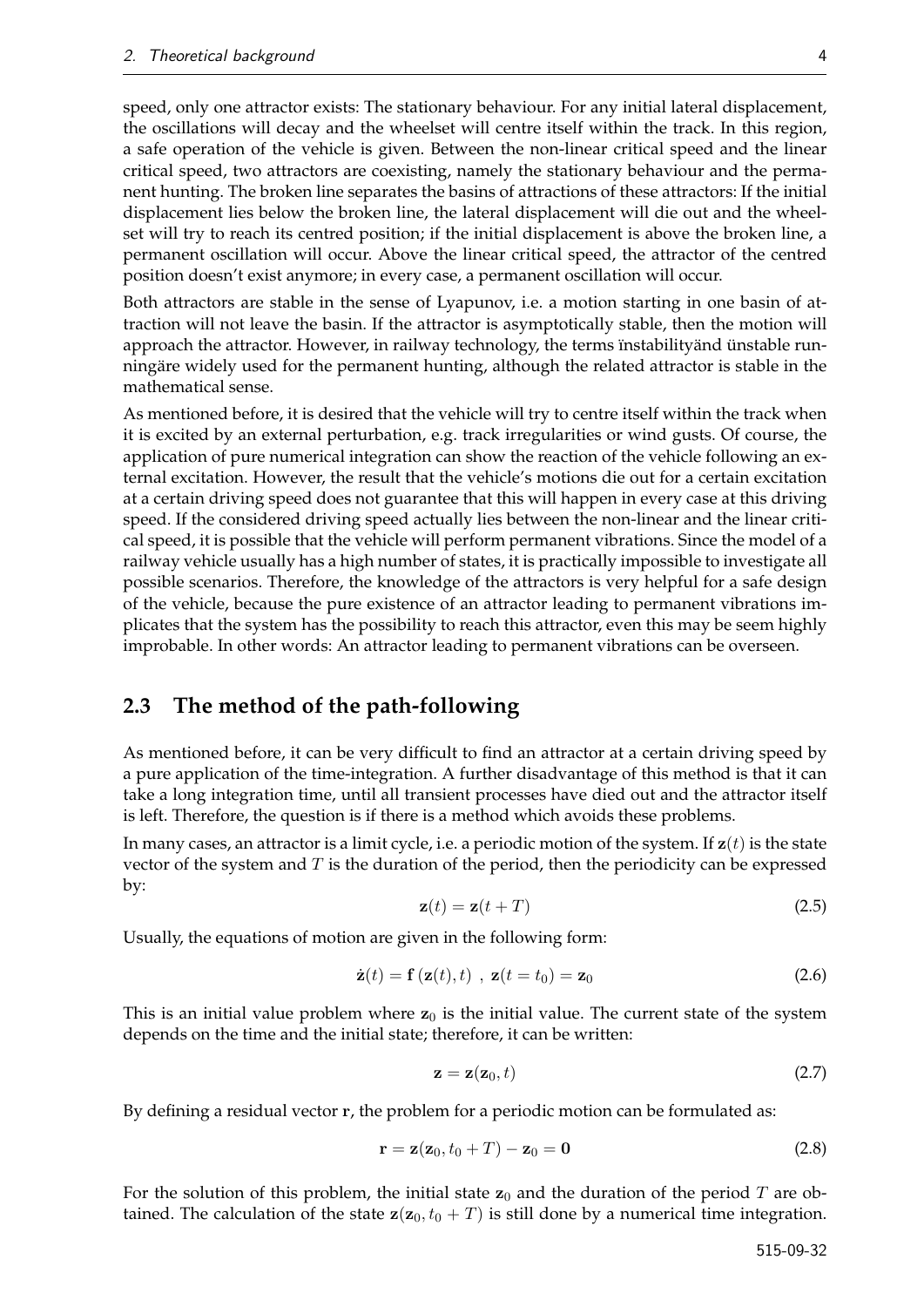However, the determination of  $z_0$  and  $T$ , i.e. the "coordinationof the calculation, is done by an additional program. This method is called "direct calculation".

If  $p$  is a parameter, then the equation of motion can be expressed as:

$$
\dot{\mathbf{z}}(t) = \mathbf{f}\left(\mathbf{z}(t), t, p\right), \ \mathbf{z}(t = t_0) = \mathbf{z}_0 \tag{2.9}
$$

The path-following method is able to analyse the system's behaviour depending on the parameter. If an initial state  $\mathbf{z}_{0,i} = \mathbf{z}_0(p_i)$  for a certain value  $p_i$  of the parameter is known, the path-following method variates the parameter to  $p_{i+1}$  and predicts a new initial state  $\widetilde{\mathbf{z}}_0(p_{i+1})$ . Starting with  $\tilde{\mathbf{z}}_0(p_{i+1})$ , the direct calculation determines the solution  $\mathbf{z}_0(p_{i+1})$  and the duration of the period  $T(p_{i+1})$ . The stepsize  $\Delta p_{i+1} = p_{i+1} - p_i$  is adapted automatically to provide an appropriate prediction  $\tilde{\mathbf{z}}_0(p_{i+1})$ , from which the algorithm for the direct calculation converges towards  $\mathbf{z}_0(p_{i+1})$ .

The path-following method has been used for a long time in the investigation of non-linear systems. However, in many cases, the systems investigated were of comparatively low order with respect to their number of states. It was the achievement of Schupp to apply the pathfollowing method on more complex systems like railway vehicles, cp. [1] and [2]. In addition, Schupp also succeeded in treating systems containing constraints, i.e. systems which were described by differential-algebraic equations (DAEs). The multi-body simulation program used was SIMPACK, version 8.604, the path-following algorithm was the program PATH, developed by Kaas-Petersen at the Technical University of Denmark (DTU), cp. [3].

The practical use of the path-following method contains the following steps:

- 1. Calculate a periodic solution for a certain parameter  $p = p_0$ , i.e.  $\mathbf{z}_0(p = p_0)$  and  $T =$  $T(p = p_0)$ . This has to be done "manually", i.e. the equation of motion  $\dot{z} = f(z(t), t, p)$ has to be integrated until a periodic behaviour is reached.
- 2. Starting from this initial input, the path-following algorithm is varying the parameter  $p$  in the desired direction, e.g. decreasing the driving speed  $v_0$ , and tries to find the initial state  $\mathbf{z}_0(p)$  and the duration of the period  $T(p)$ . The integration of the equations of motion over one period  $T(p)$  starting with the initial state  $z_0(p)$  yields the evolution of the system's state  $z(t, p)$ . From this, the maximum and the minimum values of each coordinate can be extracted.

It should be pointed out, that the "simple" coupling of the multi-body dynamics program and the path-following algorithm were not the only thing to cope with, but also internal modifications of the multi-body dynamics program were necessary. Usually, the longitudinal motion of the essential components (wheelsets, bogie frames, car body) is described by an absolute coordinate. If the entire vehicle is moving along the track, the values of these coordinates increase. However, for the application of the path-following method, all states of the system have to be periodic. It is possible to impose a longitudinal motion with constant velocity on these components, so that the longitudinal motion is no longer a degree of freedom. However, this elimination of degrees of freedom may distort the dynamical behaviour of the system. Another possibility which Schupp implemented in SIMPACK is the use of relative coordinates. The longitudinal motion  $s(t)$  is now expressed as a superposition of a motion with a constant driving speed  $v_0$  and a relative motion  $\tilde{s}(t)$ . By using an offset  $s_0$ , the position, the velocity and the acceleration of the longitudinal motion are expressed as:

$$
s(t) = s_0 + v_0 t + \tilde{s}(t) \tag{2.10}
$$

$$
\dot{s}(t) = v_0 + \dot{\tilde{s}}(t) \tag{2.11}
$$

$$
\ddot{s}(t) = \ddot{\tilde{s}}(t) \tag{2.12}
$$

In this formulation, the relative motion can be periodic. A analogous description is used for the overturning motion of the wheelsets.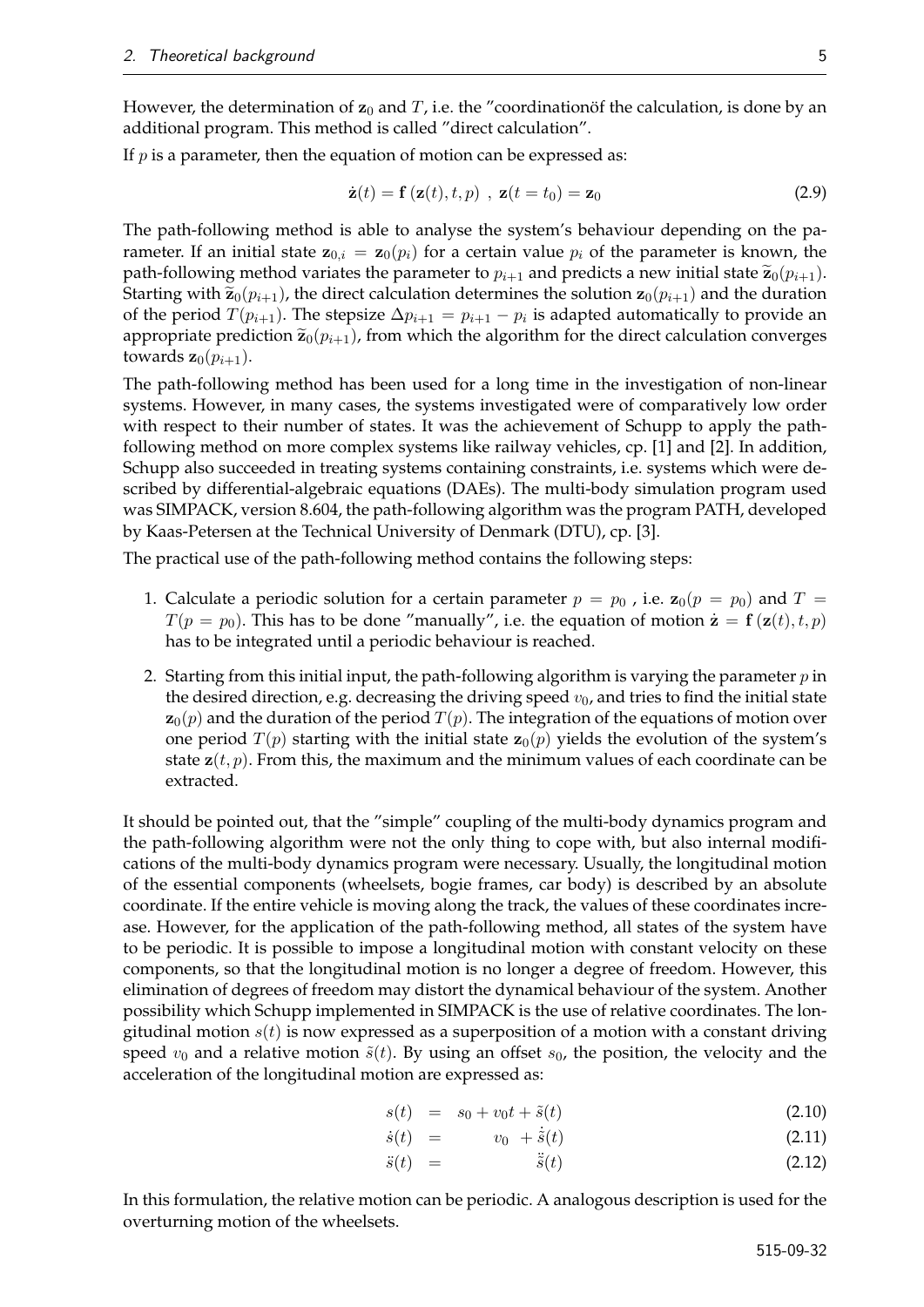The advantage of the path-following method is the automatic calculation with defined accuracy without external intervention. Once started, the calculation including the variation of the parameter is performed automatically. The direct calculation of the periodic motion ensures that within a predefined tolerance a periodic solution is calculated. However, since the direct calculation exploits the periodicity of the solution, its application is limited to periodic motions, i.e. it is not applicable for the calculation of quasi-periodic or chaotic motions.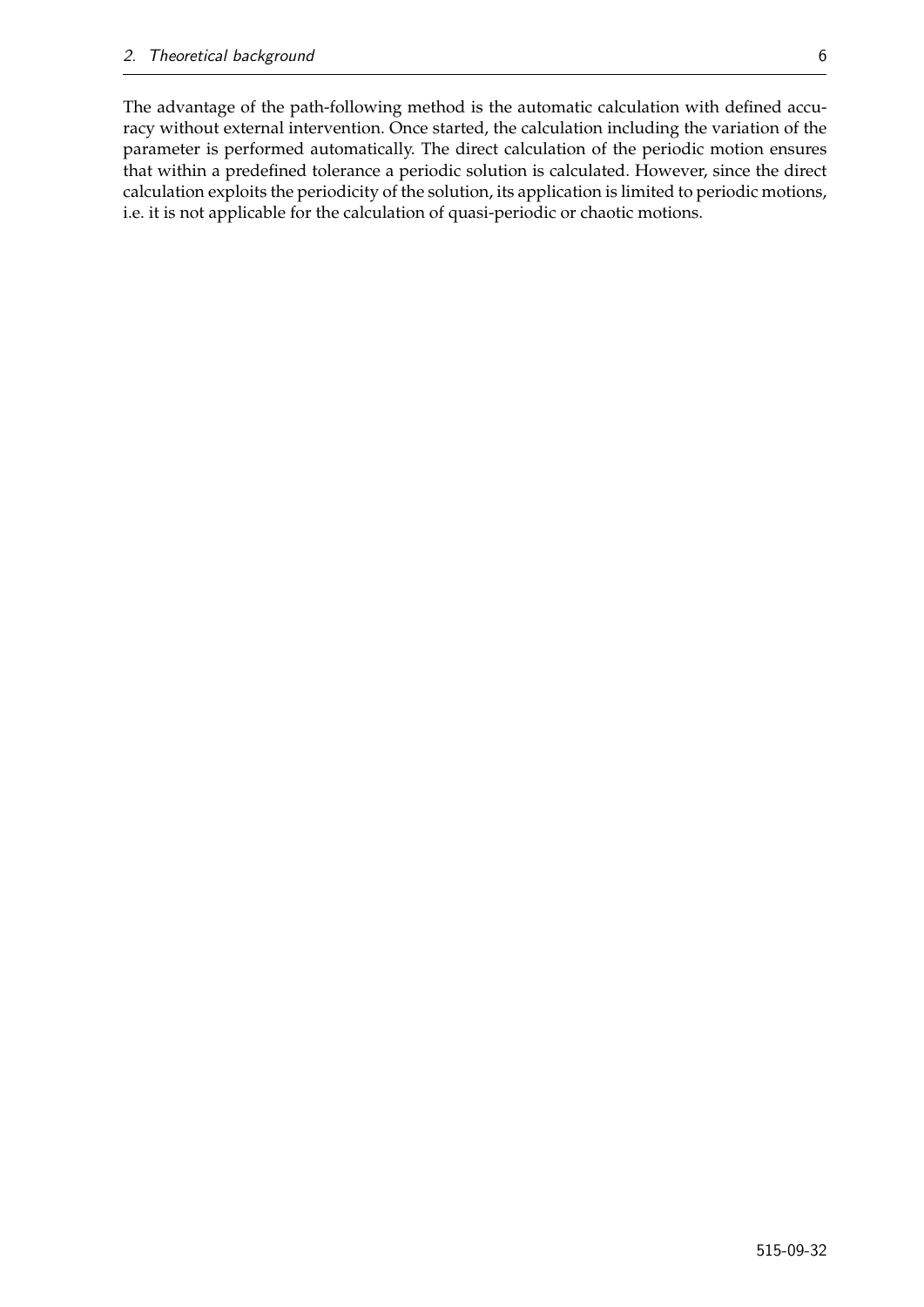# **3 Point of departure**

### **3.1 The program**

The program used for this investigation is a special version of the multibody simulation software SIMPACK. The path-following program PATH was integrated into the SIMPACK version 8.604 by Schupp. The program PATH for the path-following method had been developed by Kaas-Petersen at the Technical University of Denmark, cp. [3]. It should be pointed out that PATH is program mainly for research purposes, not a commercial tool. This was also mentioned by Schupp, see [1]. The integration algorithm is based on the DASSL code which has been adapted for the use in PATH.

Since the release of the version 8.604, many changes within SIMPACK were done which make an integration of PATH into a newer version of SIMPACK difficult. Therefore, this version compiled by Schupp had to be used. In the version 8.604, some newer features were not yet available. One of them is the modelling of the wheel-rail contact as an elastic multipoint contact. Thus, an elastic single point contact was always used in this investigation.

As mentioned before, some further modifications of the multibody formulation were necessary to apply the path-following method on a model of a railway vehicle. The joint of the type 07 which describes a motion of a body along a railway track was modified to use a relative formulation for the motion along the track and the overturning motion. An analogous modification was done for the revolute joint of type 02 which describes the motions of the axle-boxes. In both cases, the motion is described by superposing a reference motion with constant velocity or angular velocity and a relative motion which is the degree of freedom.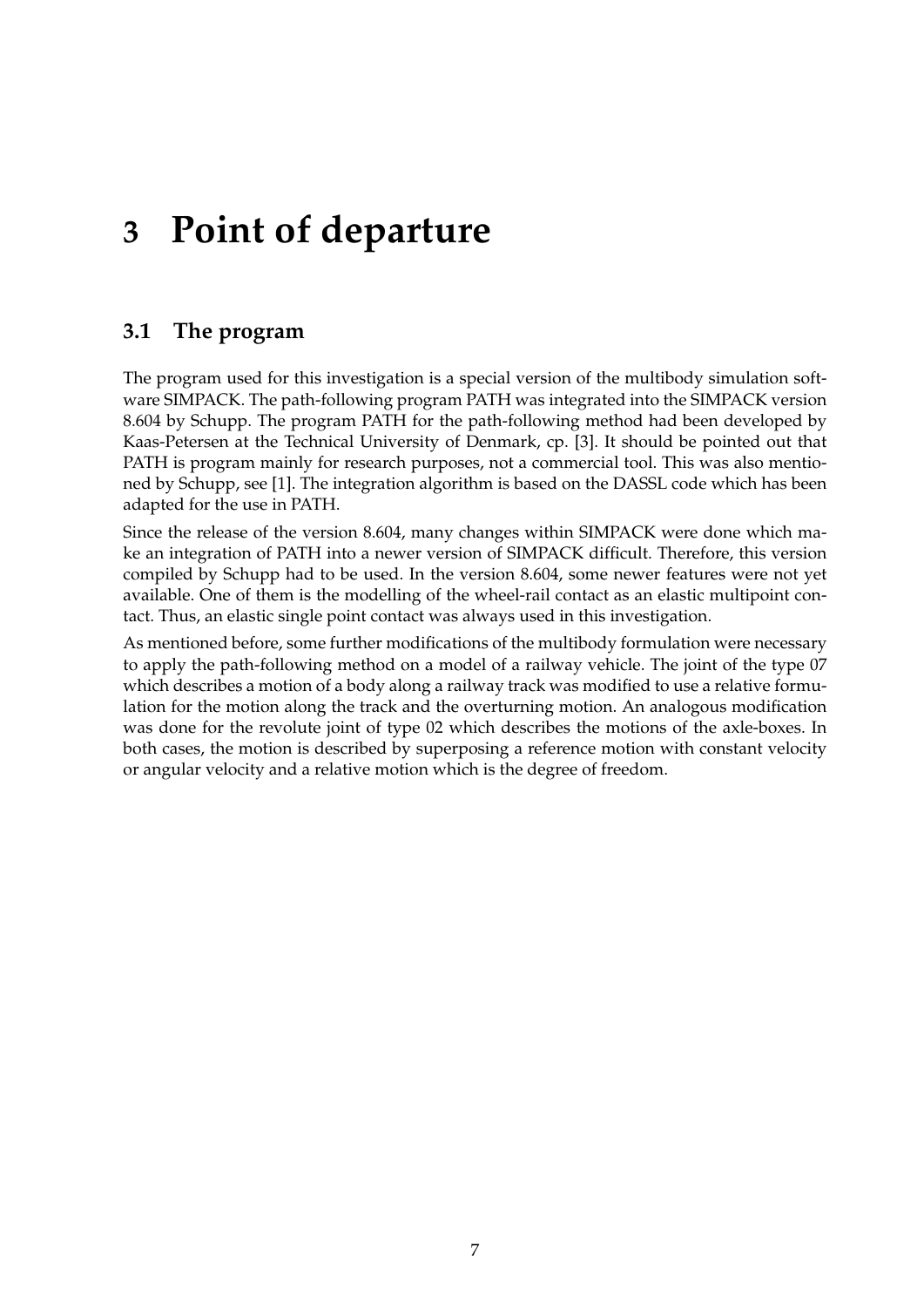#### **3.2 The model**

The model which was analysed in this study was provided by Bombardier Transportation. It describes a double-deck passenger coach equipped with two bogies, each bogie having two wheelsets. To approximate the structural elasticity, the carbody and the bogie frames consist of two separate bodies which are linked by springs. In the case of the carbody, one half can perform a rotation around the longitudinal axis relative to the other half. In the case of the bogie frame, a relative rotation between the two halfs around the lateral axis is possible. Each wheelset is supported by a standard wheel-rail track element which can perform lateral, vertical and roll motions. The body of the track element is supported by linear springs and dampers. The default parameters provided by SIMPACK were used, as indicated in Fig.3.1:

- Mass of the sleeper body: 330 kg
- Moment of inertia of the sleeper: 10 kg  $m^2$
- Stiffness of the vertical springs:  $2 \cdot 10^7$  N/m
- Damping of the vertical dampers: 49000 Ns/m
- Stiffness of the lateral springs:  $7.5 \cdot 10^7$  N/m
- Damping of the lateral dampers: 94000 Ns/m
- Lateral distance between the vertical springs: 1.5 m



Abbildung 3.1: Parameters used in the track model

In total, the model has 88 states and 16 constraints, thereby it has 72 degrees of freedom. An overview on the model is given in Fig.3.2.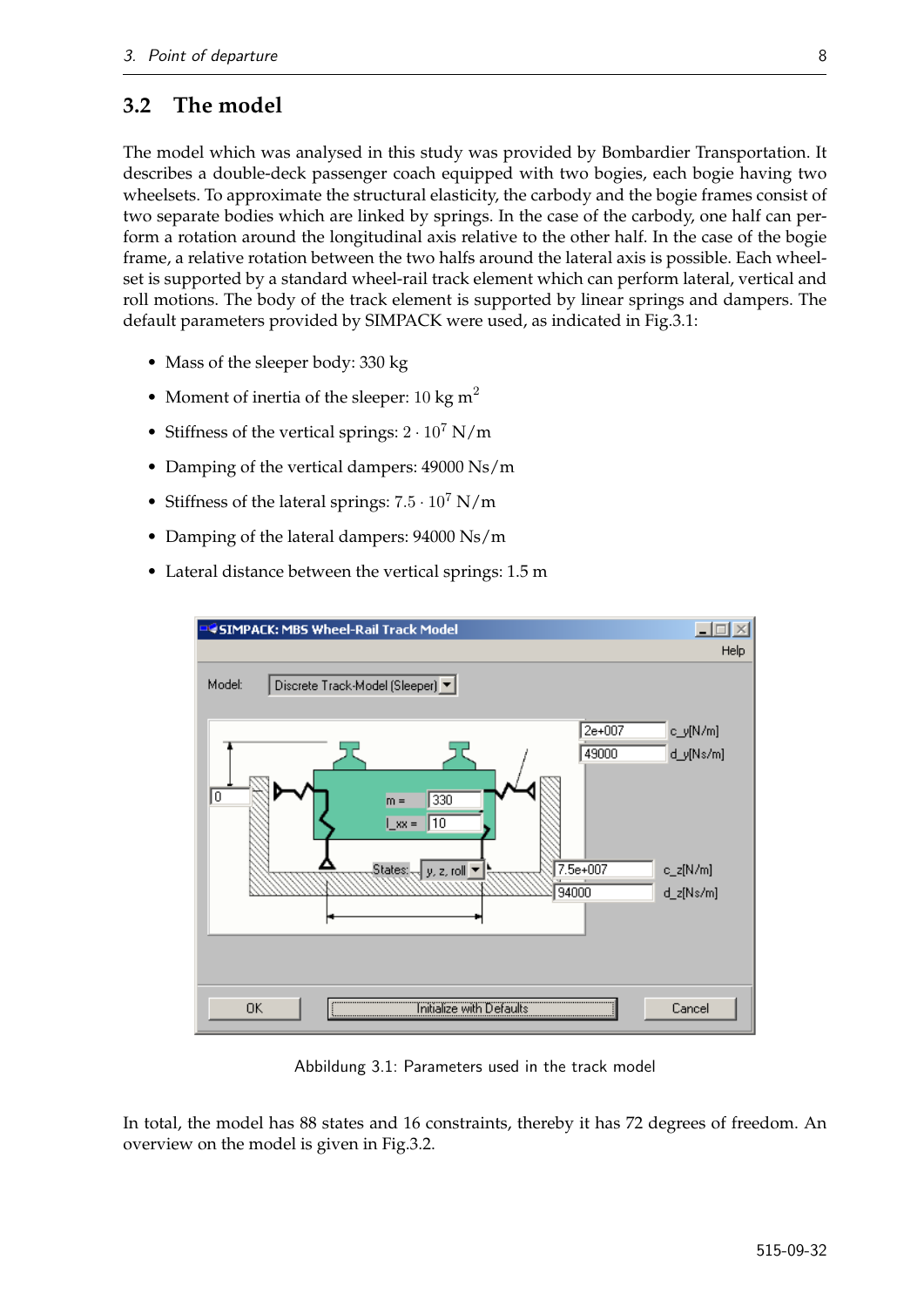

Abbildung 3.2: Overview on the multibody model of the passenger coach

Several configurations of the model were analysed. The following combinations of profiles for wheels and rails were used:

- Wheel: S1002, rail: WRS003, rail inclination: 0.0, gauge: 1435 mm
- Wheel: S1002, rail: EN52E1, rail inclination: 1:20, gauge: 1435 mm
- Wheel: STDW07, rail: UIC54, rail inclination: 1:20, gauge: 1435 mm
- Wheel: S1002, rail: UIC60, rail inclination: 1:20, gauge: 1450 mm

Furthermore, different force laws of the yaw dampers were used. The law of the damping force consists of a linear range around 0 m/s where a damping constant of 600 kNs/m is used. Beyond a certain limit which will be called "blow-off forceïn the following, the further increase of the damping force over the velocity is very small. Four configurations were used:

- Without yaw damper
- Blow-off force  $F_{YD} = 6.0 \text{ kN}$
- Blow-off force  $F_{YD} = 12.0 \text{ kN}$
- Blow-off force  $F_{YD} = 18.0 \text{ kN}$

In addition, different friction coefficients were applied to the wheel-rail contact in some cases. If now other value is explicitly indicated, a friction coefficient of  $\mu = 0.4$  is used.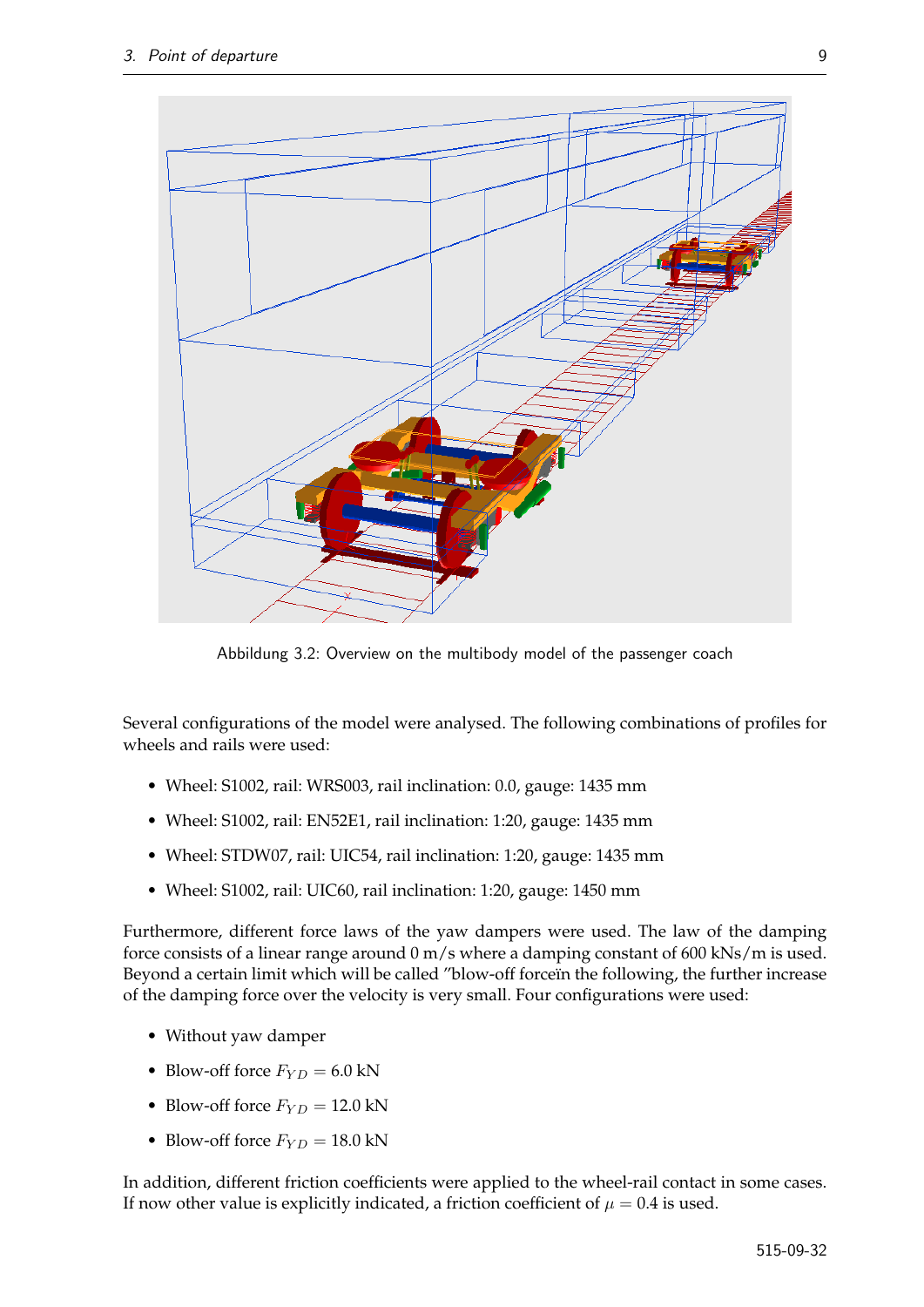From the original model, a reduced model was derived in which the two wheelsets moved along the track with constant driving speed but performed no relative motions. The expression "reduced model"will be used in the following when this model is meant. The reduced model is shown in Fig.3.3.



Abbildung 3.3: Reduced multibody model of the passenger coach

Since the hunting behaviour is usually important for the straight running of the vehicle, a straight track was always used. Because the path-following method tries to find the attractors of the system, the track was always undisturbed.

The essential results of PATH are written in files with the extension  $\star$ . path. soli. This file has the following structure:

- Column 1: Number of the step
- Column 2: Value of the variated parameter, in this case  $v_0$
- Column 3: Duration  $T$  of the period
- Column  $3i + 1$ : Minimum value of the *i*-th state
- Column  $3i + 2$ : Maximum value of the *i*-th state
- Column  $3i + 3$ : Amplitude of the *i*-th state

In the analysed model, the wheelsets are the first four bodies. In the multibody model, each wheelset has 6 degrees of freedom, and the lateral motion is the second degree of freedom. However, since the angular position of the wheelset's overturning motion has no influence on the motion of the entire system due to the rotational symmetry of the wheelset, the overturning motion is not regarded as a degree of freedom by PATH. Therefore, the lateral motions have the numbers 2 and 7 for the wheelsets of the front bogie and the numbers 12 and 17 for those of the rear bogie. So the maximum lateral displacements of the wheelsets are contained in the columns 8 (bogie 1, wheelset 1), 23 (bogie 1, wheelset 2), 38 (bogie 2, wheelset 1) and 53 (bogie 2, wheelset 2).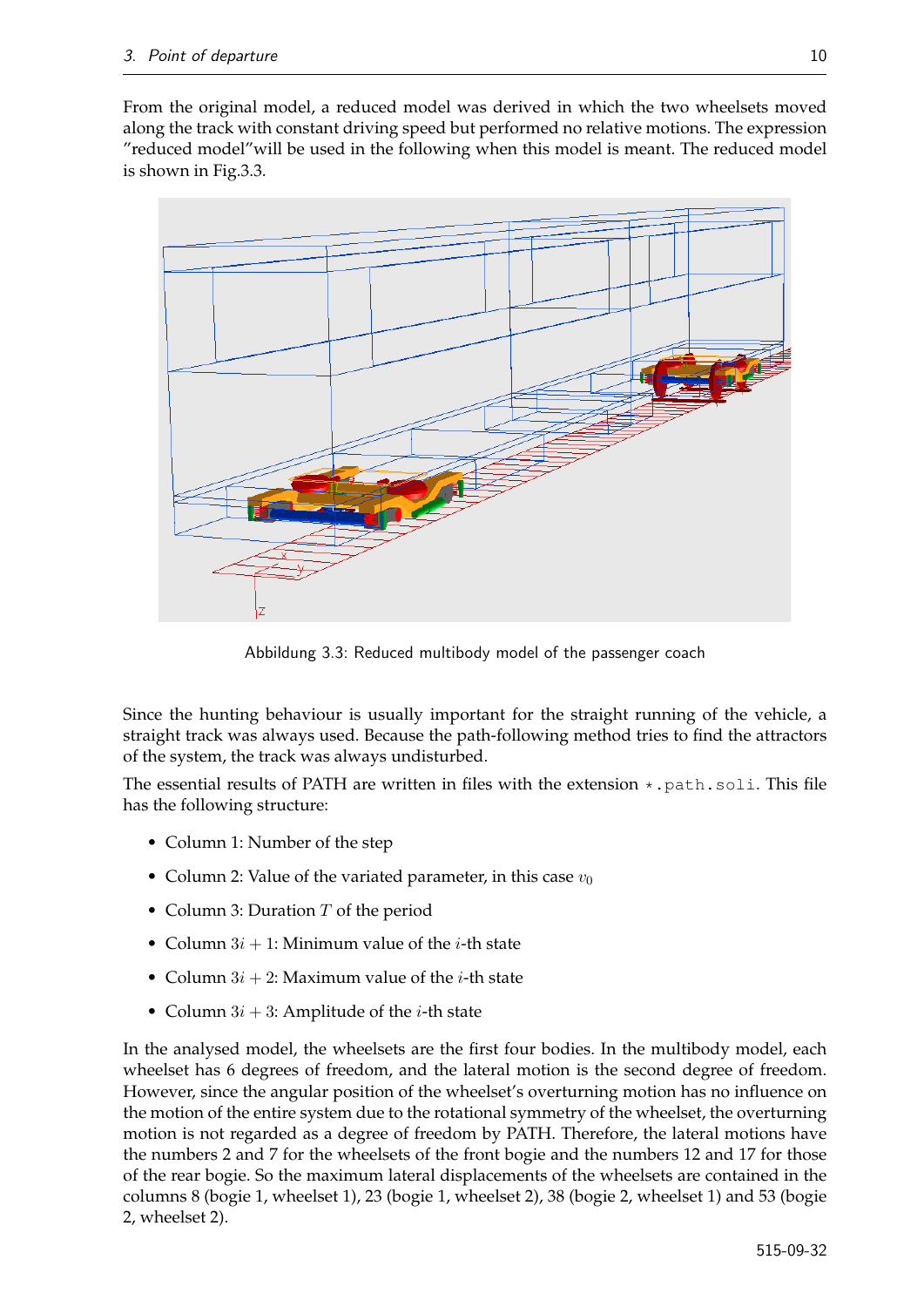## **4 Results**

In each case, the maximum lateral displacement of the wheelsets will be regarded.

In every diagram diplaying the lateral displacement of the wheelsets, colours are used in the following way:

- 1. Bogie 1, wheelset 1: Red
- 2. Bogie 1, wheelset 2: Magenta
- 3. Bogie 2, wheelset 1: Blue
- 4. Bogie 2, wheelset 2: Cyan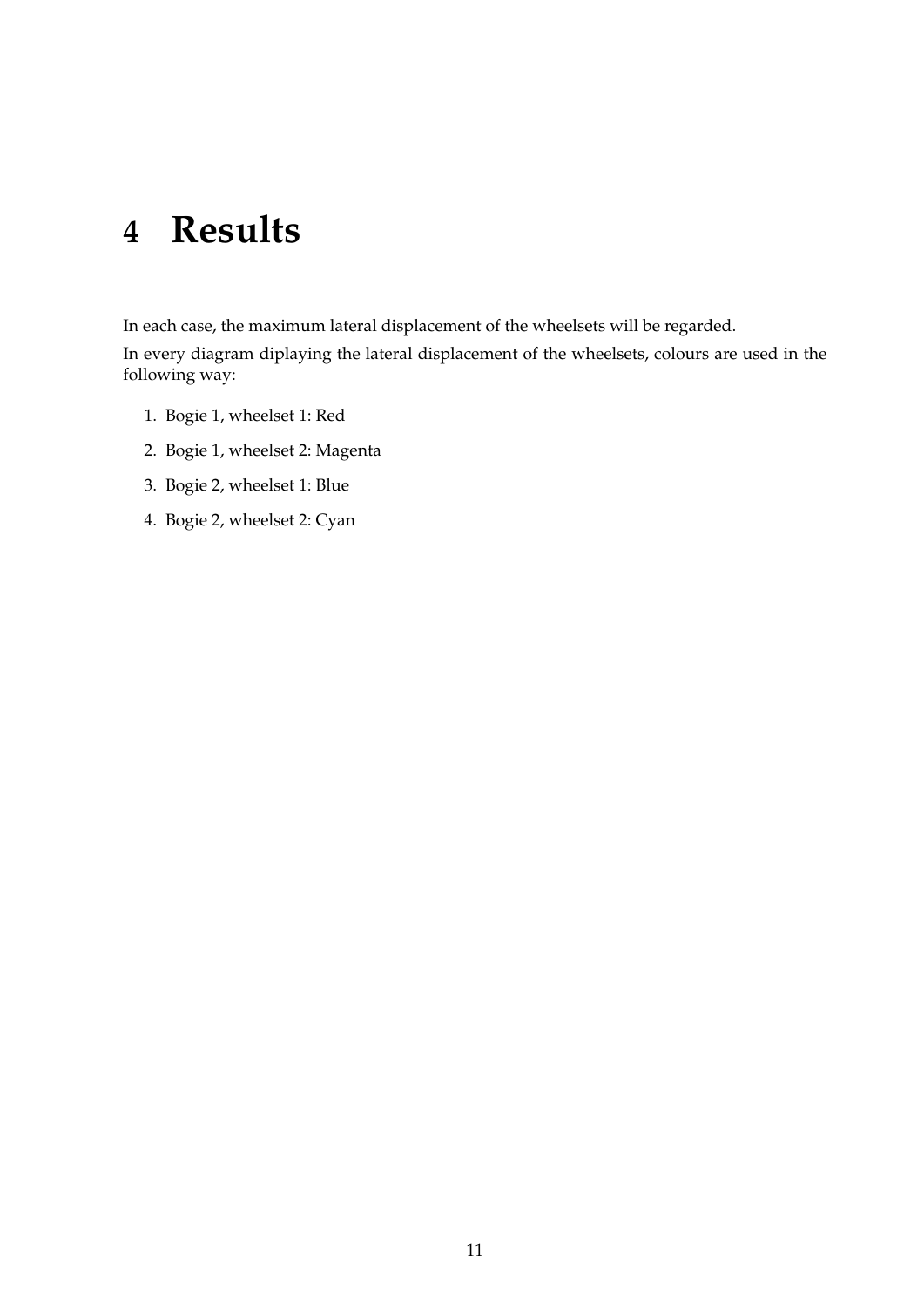### **4.1 Profile combination S1002 / WRS003**

For the combination of the wheel profile S1002 and the rail profile WRS003, periodic behaviour occurs several cases. Furthermore, coexisting periodic solutions have been found, i.e. hunting of both bogies and hunting only of the front bogie. As an example, the two coexisting solutions are illustrated by the phase portraits of the wheelsets' lateral motions in Fig.4.1. It should be pointed out once more that the models were absolutely identical. The only difference leading to the different solutions were the initial conditions of the states.



Abbildung 4.1: Coexisting solutions: Hunting of both bogies (left) and hunting only of the front bogie (right)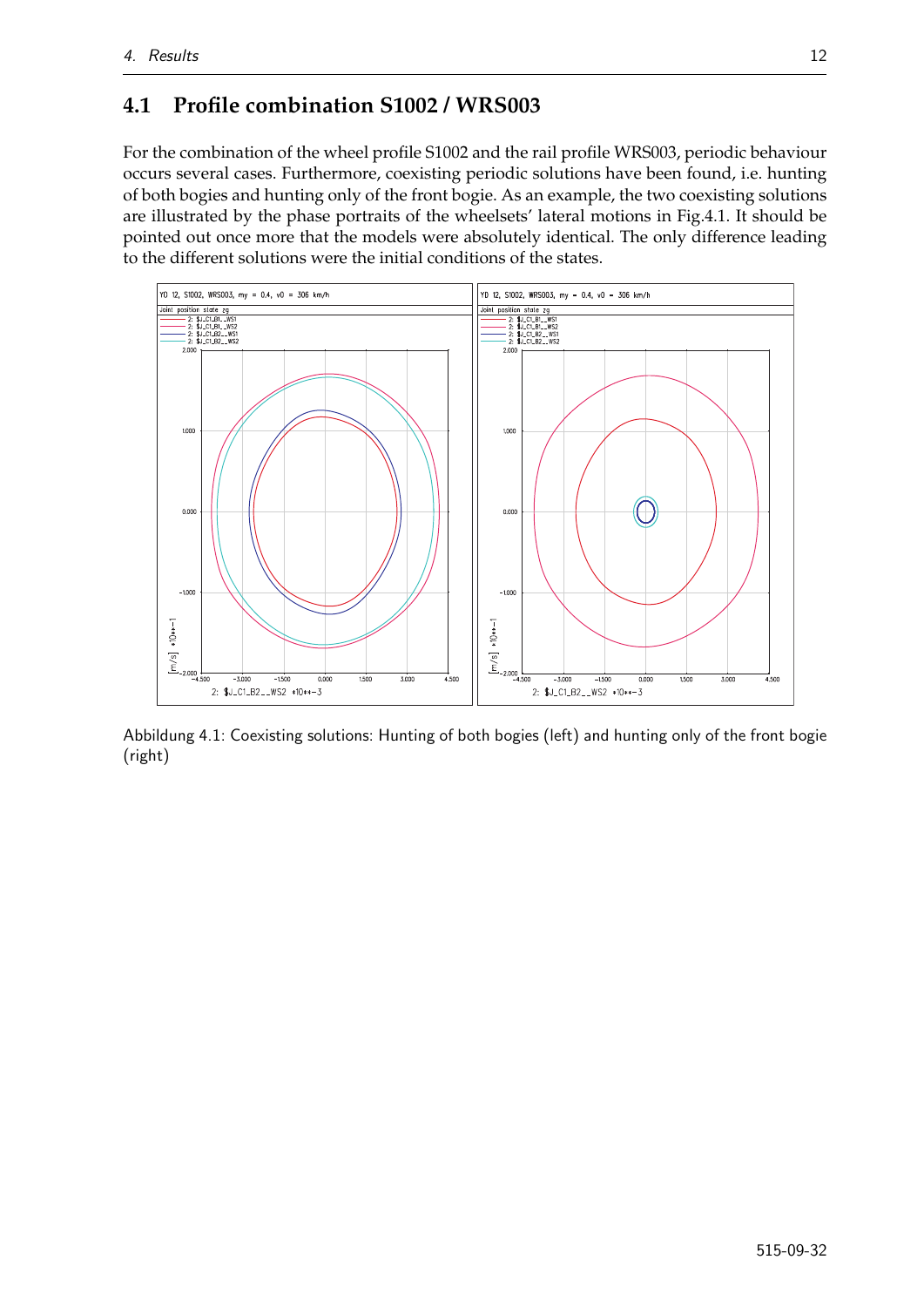#### **4.1.1 Hunting of both bogies**

For the case, that both bogies perform "real hunting", i.e. a lateral displacement of several millimetres, periodic behaviour could only be observed, if the yaw dampers with the blow-off force  $F_{YD} = 12$  kN or  $F_{YD} = 18$  kN were used. Without yaw dampers or using the yaw damper with  $F_{YD} = 6$  kN, only quasiperiodic motions occurred. The results of the path-following calculation are displayed in Fig4.2.



Abbildung 4.2: Hunting of both bogies, variation of the yaw dampers

The ranges of periodic behaviour found by the path-following method are:

- $F_{YD} = 12 \text{ kN: } v_0 = 83.368 \text{ m/s} \approx 300 \text{ km/h}$  up to  $v_0 = 86.172 \text{ m/s} \approx 310 \text{ km/h}$
- $F_{YD} = 18$  kN:  $v_0 = 83.774$  m/s  $\approx 302$  km/h up to  $v_0 = 92.971$  m/s  $\approx 335$  km/h

Apparently, the range of periodic behaviour is enlargened by stronger yaw damping. The critical speed  $v_{crit,nonlin}$  is shifted only slightly upwards by the stronger yaw damper, i.e. from  $v_{crit,nonlin} \approx 300 \text{ km/h}$  up to  $v_{crit,nonlin} \approx 302 \text{ km/h}$ . It can be assumed that for comparatively small periodic motions occurring at the critical speed the relative velocity of the damper's ends hardly leaves the linear range for the blow-off force of  $F_{YD} = 12$  kN. Thus, for the damper with  $F_{YD} = 18$  kN, the same velocity stays within the linear range. This means that for both dampers the damper force at the critical speed is nearly the same, which explains the similar behaviour.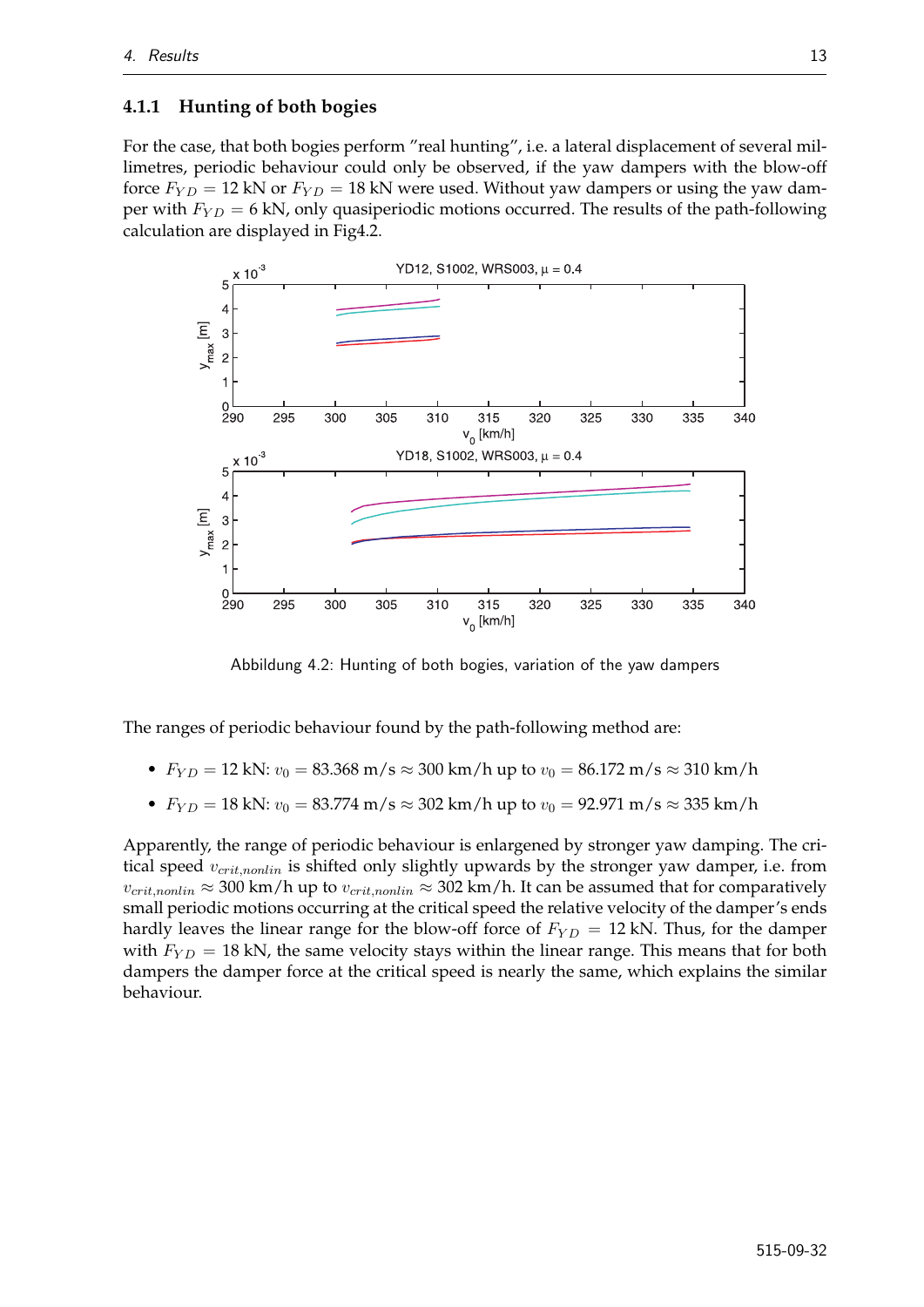#### **4.1.2 Hunting of the front bogie**

In this case, only the front bogie performs a notable lateral displacement while the rear bogie stays nearly centred within the track. For this type of motion, periodic behaviour could be found for all four configurations of the yaw dampers. In Fig.4.3, the results of the pathfollowing calculations for the front bogie hunting are displayed.



Abbildung 4.3: Hunting of the front bogie, variation of the yaw dampers

The values of the critical speed  $v_{crit,nonlin}$ , i.e. the lowest driving speed  $v_0$  at which periodic motions occur, for the different configurations are:

- no yaw damper:  $v_{crit,nonlin} = 54.821 \text{ m/s} \approx 197 \text{ km/h}$
- $F_{YD} = 6$  kN:  $v_{crit,nonlin} = 65.259$  m/s  $\approx 235$  km/h
- $F_{YD} = 12$  kN:  $v_{crit,nonlin} = 82.241$  m/s  $\approx 296$  km/h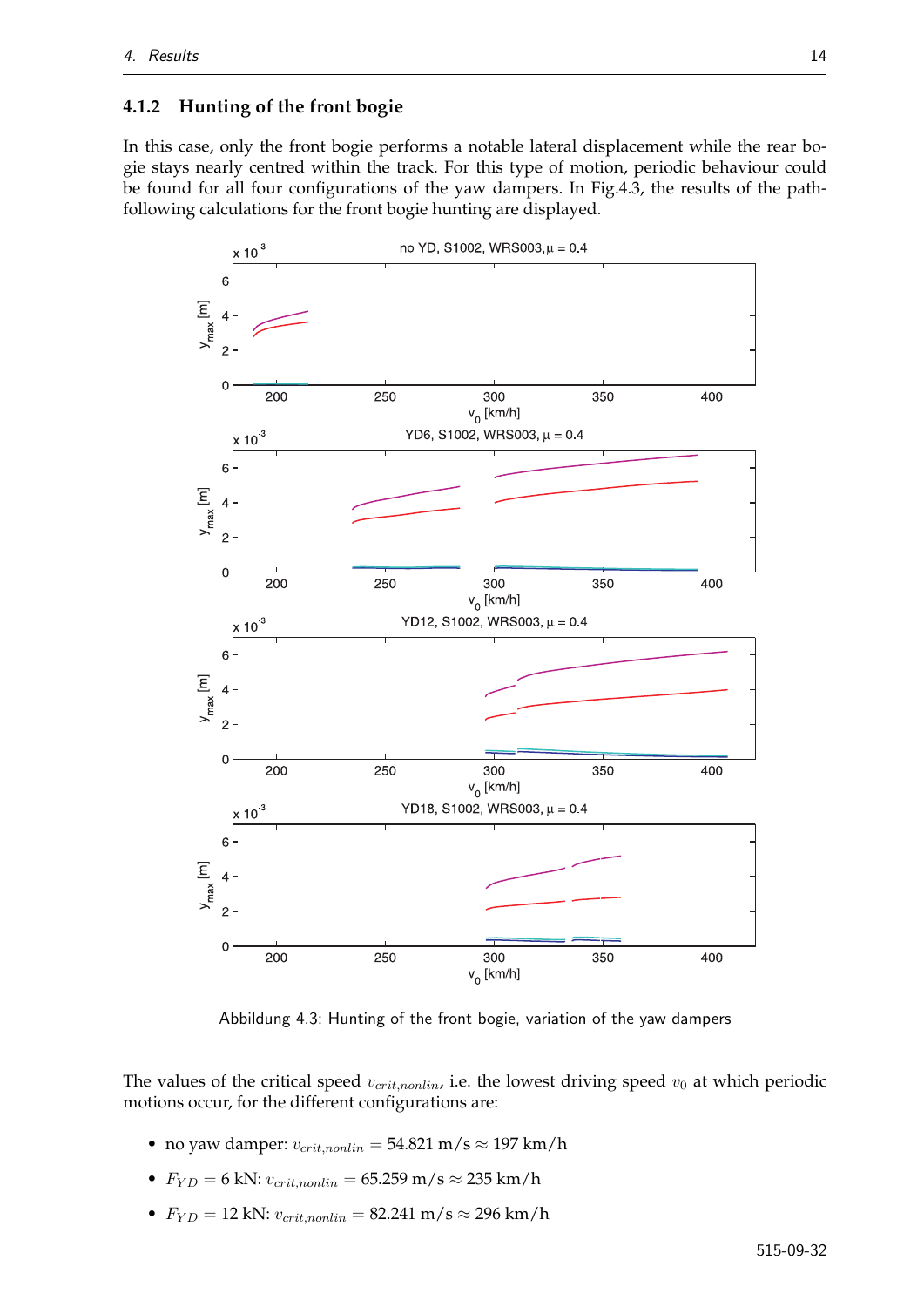•  $F_{YD} = 18$  kN:  $v_{crit,nonlin} = 82.324$  m/s  $\approx 296$  km/h

As already observed for the hunting of both bogies, the critical speed is nearly the same for  $F_{YD} = 12$  kN and  $F_{YD} = 18$  kN. For the front bogie hunting, the difference is even smaller, probably because the velocity of compression and extension of the damper stays within the linear range. It is remarkable that the critical speed for the front bogie hunting is lower than for the hunting of both bogies.

It can be seen that the range of periodic motions is very small for the configuration without yaw dampers. For yaw dampers with  $F_{YD} = 6$  kN, wide ranges of periodic behaviour appear, but an increase of the blow-off force diminishes the ranges. This will tried to be explained in the following.

If the front bogie is hunting, it excites the carbody and thereby also the rear bogie. In the case of the front bogie hunting, the amplitudes of the rear bogie's motions stay below the limit of selfexcitation, i.e. regarding the diagram 2.1 below the broken line. If no yaw dampers are used, the bogie quickly reaches the self-excitation. Therefore, after the front bogie starts to hunt, its motions increase quickly with increasing driving speed and push the rear bogie over the low threshold of self-excitation. If yaw dampers with  $F_{YD} = 6$  kN are used, the threshold to selfexcitation is higher. Therefore, stronger motions of the front bogie are necessary to initiate the hunting of the rear bogie. If the blow-off force is higher and thereby the dampers are stronger, the transmission of forces from the front bogie to the rear bogie via the secondary suspensions and the carbody is stronger. One the one hand, the threshold to the self-excitation of the rear bogie is higher, which results in a shifting of the critical speed to a higher value. But on the other hand the "pushing" over the threshold is stronger. This leads to a shrinking of the range of the front bogie hunting.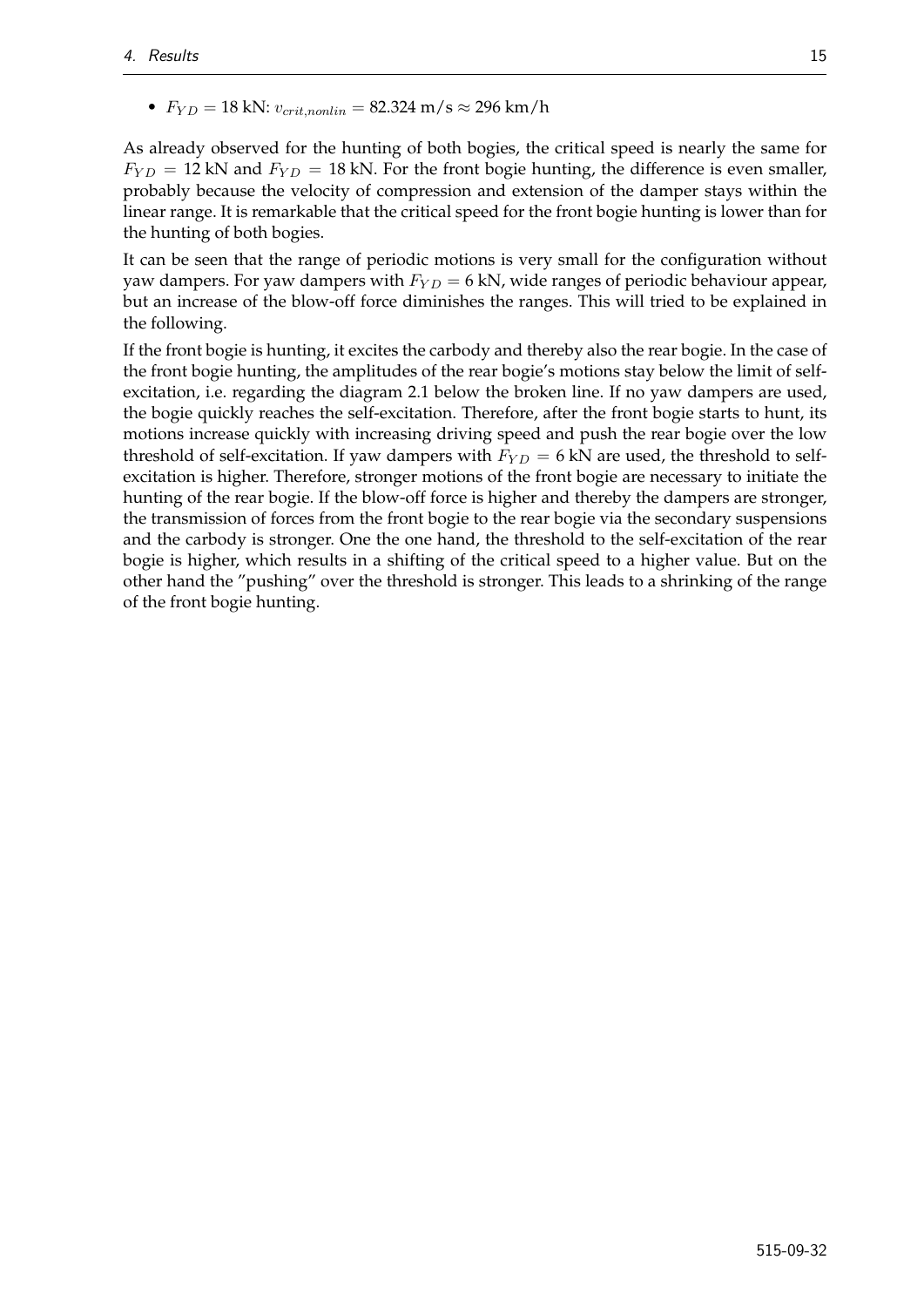

Furthermore, the friction coefficient was varied using the values  $\mu = 0.2$ ,  $\mu = 0.4$  and  $\mu = 0.6$ . The configuration without yaw dampers was used. The results are displayed in Fig.4.4.

Abbildung 4.4: Influence of the friction coefficient

The nonlinear critical speed where the limit cycle behaviour starts is

- $v_{crit,nonlin} = 54.821 \text{ m/s} \approx 197 \text{ km/h}$  for  $\mu = 0.2$
- $v_{crit,nonlin} = 52.634 \text{ m/s} \approx 189 \text{ km/h} \text{ for } \mu = 0.4$
- $v_{crit,nonlin} = 52.510 \text{ m/s} \approx 189 \text{ km/h}$  for  $\mu = 0.6$

A higher friction shifts down the critical speed  $v_{crit,nonlin}$  because it increases the self-excitation of the system. This also explains the higher amplitudes for higher friction coeffiecients. Furthermore, the range of periodic motions is wider for lower friction coefficients. If the frictional forces acting in the wheel-rail contact are lower, the tendency to self-excitation is weaker and the threshold to hunting is higher. Therefore, for a lower friction coefficient, stronger external forces transmitted by the secondary suspensions and the carbody are necessary to push the rear bogie over the threshold to hunting. Furthermore, the motions of the hunting front bogie are smaller, so that the forces applied by the bogie to the carbody are weaker. This explains why a reduction of the friction coefficient causes such a distinct widening of the range of the front bogie hunting.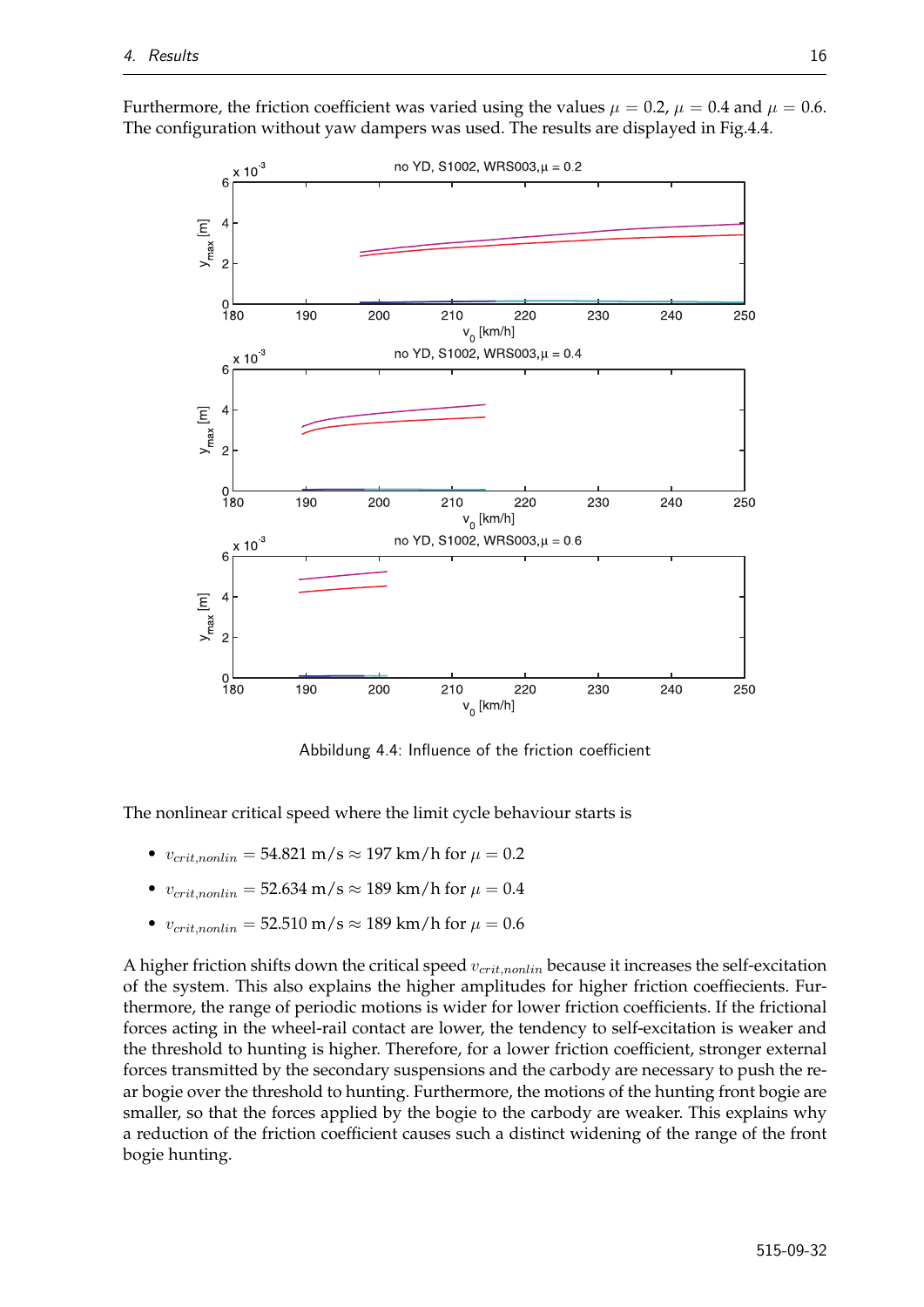### **4.2 Profile combination S1002 / EN52E1**

For the combination of the wheel profile S1002 and the rail profile EN52E1 with an inclination of 1/20, no notable ranges of periodic behaviour could be found. Only quasi-periodic motions including hunting of both bogies were observed. No coexisting periodic or quasi-periodic motions with only one bogie hunting could be found.

Because the original model showed no periodic behaviour, an analysis using the reduced model was carried out. For this model, wider ranges of periodic behaviour were found that were analysed using the path-following method. As an example, the periodic behaviour for different configurations of the yaw dampers is shown in Fig.4.5. Because the reduced model is used, only the lateral motions of the front bogie's wheelsets are shown.



Abbildung 4.5: Reduced model, variation of the yaw dampers

The important information for the vehicle design is the driving speed at which the drastic increase of the lateral motions occur. It can clearly be seen that a stronger yaw damper shifts this speed to higher values.

### **4.3 Profile combination STDW07 / UIC54**

For the combination of the wheel profile STDW07 and the rail profile UIC54 with an inclination of 1/20, the vehicle model without yaw dampers showed only quasi-periodic behaviour. However, if the yaw dampers with the blow-off force of  $F_{YD} = 18$  kN were used, a wide range of periodic behaviour appeared. The results are displayed in Fig.4.6.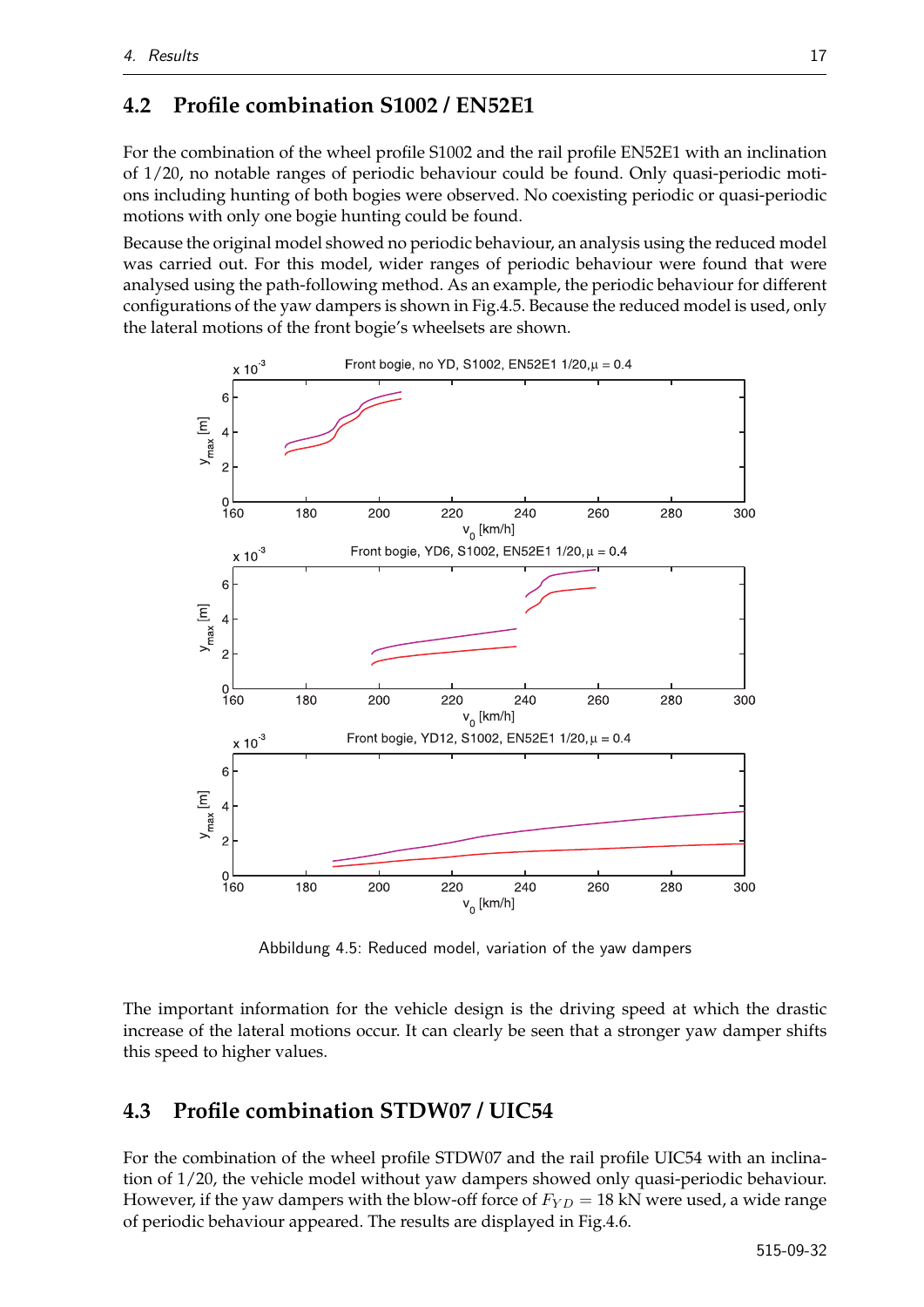

Abbildung 4.6: Periodic behaviour for strong yaw damping

It should be pointed out that the results had to be calculated in several runs due to numerical difficulties. – It can be seen that between  $v_0 = 348$  km/h and  $v_0 = 356$  km/h lies a range where two limit cycle attractors are coexisting.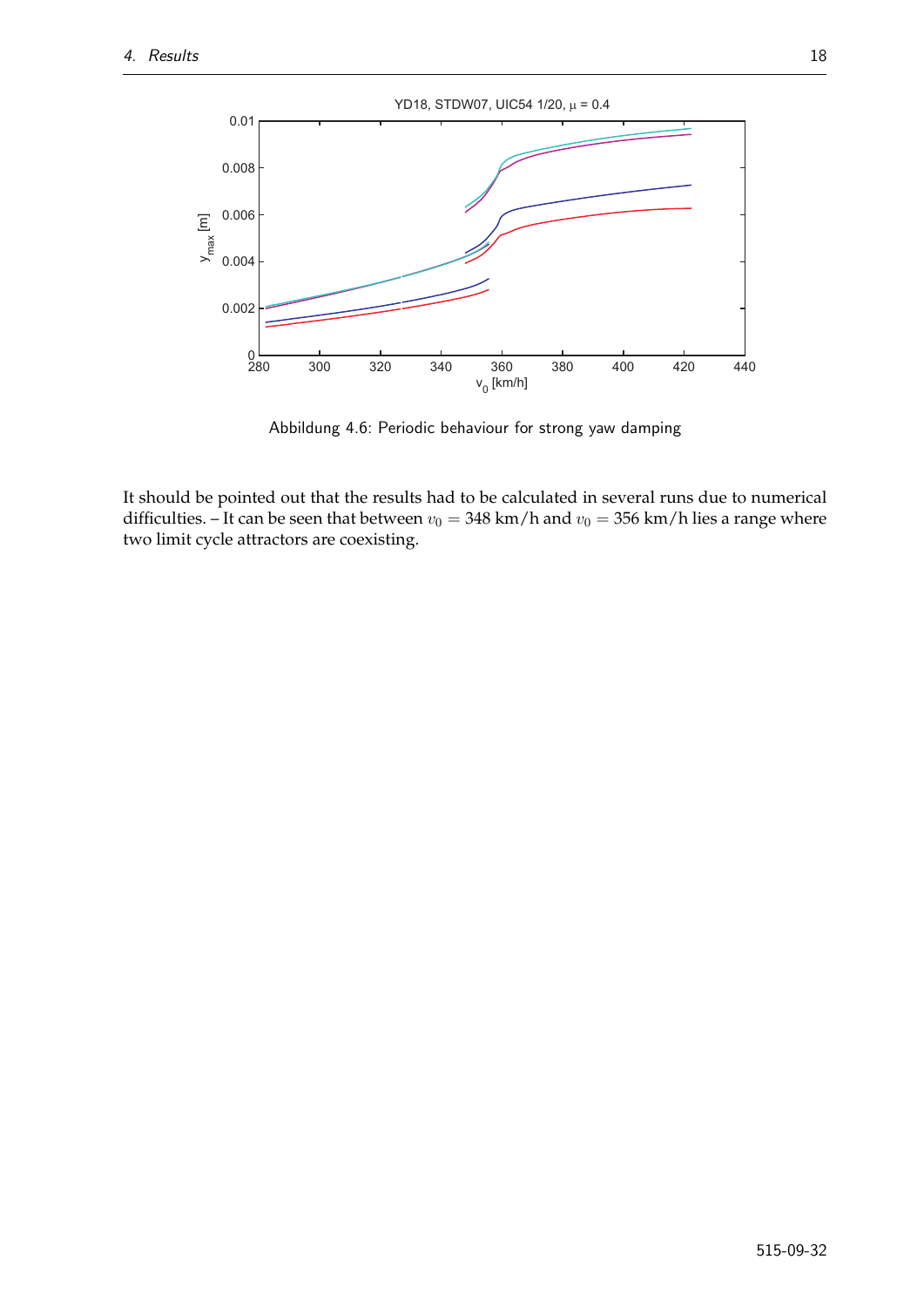### **4.4 Profile combination S1002 / UIC60, track gauge 1450 mm**

For the combination of the wheel profile S1002 and the rail profile UIC60 with an inclination of 1/20 and a track gauge of 1450 mm, periodic motions could be observed over wide ranges. However, the application of the path-following turned out to be very difficult because of numerical problems of the integration method. The results of the calculations are displayed in Fig.4.7.



Abbildung 4.7: Maximum lateral displacements of the wheelsets (above) and duration of the period T for no yaw dampers, S1002 / UIC60, inclination  $1/20$ , track gauge 1450 mm

It is remarkable that the frequency of the motion is comparatively low, e.g.  $f = 1.117$  Hz at  $v_0 =$ 216 km/h or  $f = 1.944$  Hz at  $v_0 = 252$  km/h. In contrast, the frequencies which occurred for the other profile combinations were considerably higher, e.g.  $f = 5.565$  Hz for the front bogie hunting with the profile combination S1002 / WRS003 and  $\mu = 0.2$ . However, the evolution of some states over time can be quite complicated, as shown in Fig.4.8.

The time-integration over such a long interval requires a high accuracy of the integration method, especially if such complicated evolutions of some states occur. Apparently, some limits of the DASSL algorithm were reached.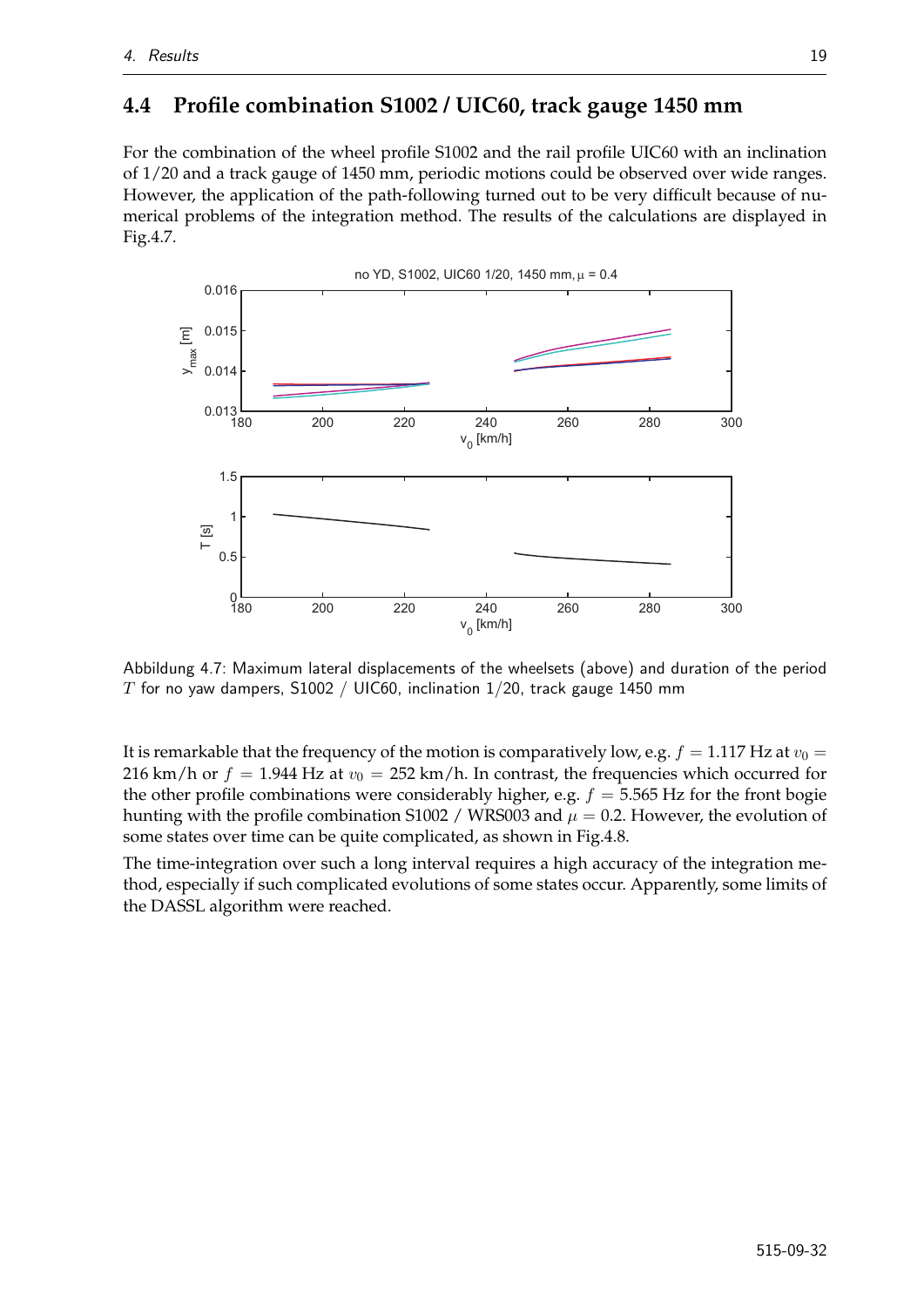

Abbildung 4.8: No yaw dampers, S1002 / UIC60, inclination 1/20, track gauge 1450 mm: Time plot (above) and phase portrait for the pitch motion of the frame of the front bogie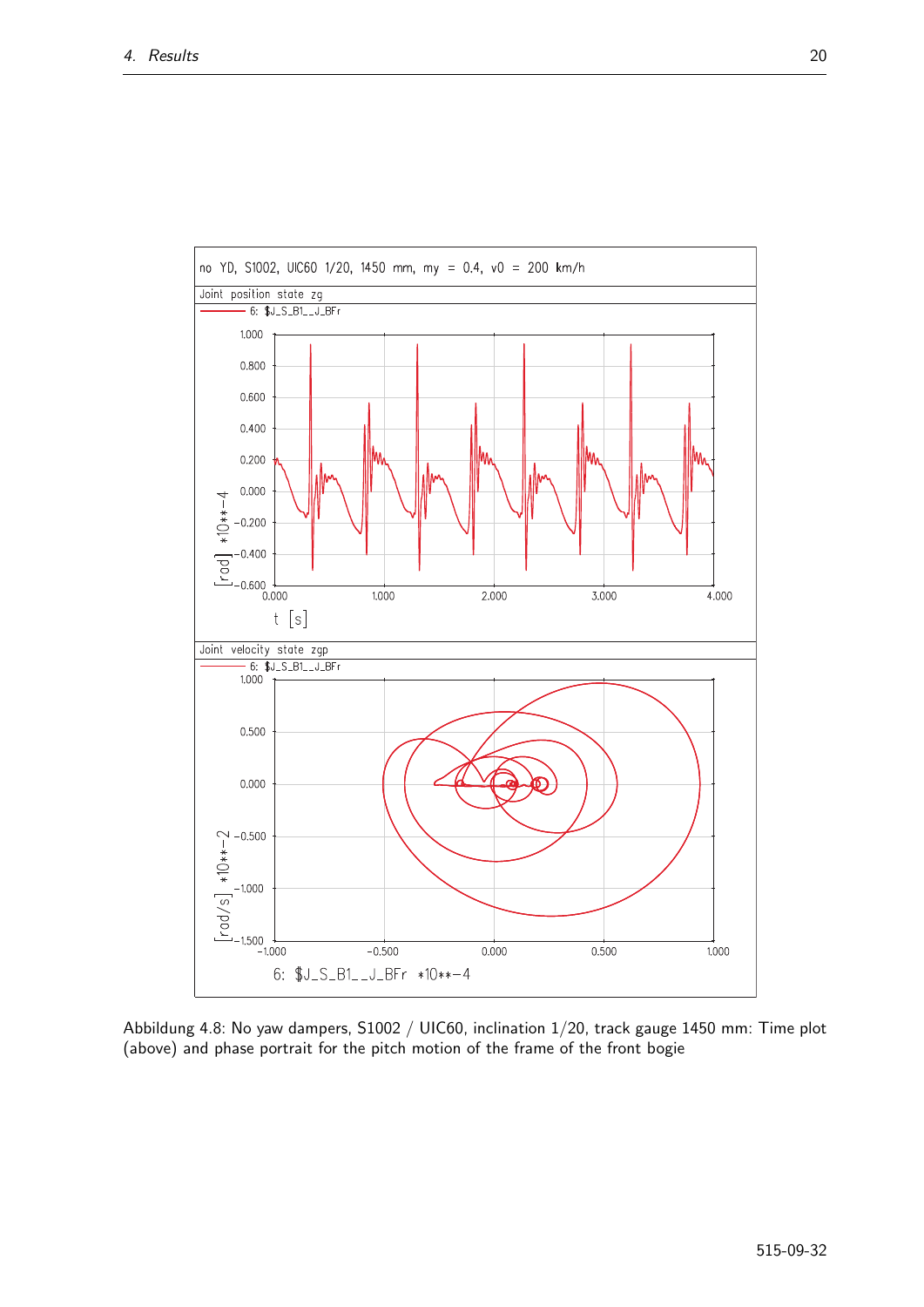### **5 The quasi-periodic motion**

The results obtained with the different configurations of the systems showed that in many cases quasi-periodic motions occurred which made the application of the path-following method impossible. The question arises what the reason for this behaviour is.

Usually, quasi-periodic motions occur, if a system is excited by two frequencies which slightly differ from each other. Let  $\Omega$  and  $\omega$  be angular velocities belonging to a large and a small frequency, so that  $|\Omega| > |\omega|$ . By considering the superposition of two vibrations with slightly different angular velocities, namely  $\Omega - \omega$  and  $\Omega + \omega$ , and applying the theorems for the trigonometric functions, one obtains:

$$
\sin(\Omega t - \omega t) + \sin(\Omega t + \omega t)
$$
\n
$$
= \sin(\Omega t)\cos(\omega t) - \cos(\Omega t)\sin(\omega t) + \sin(\Omega t)\cos(\omega t) + \cos(\Omega t)\sin(\omega t)
$$
\n
$$
= 2\sin(\Omega t)\cos(\omega t) \tag{5.1}
$$

Here, the structure of the quasi-periodic motion is clearly visible: There is an "envelope"  $cos(\Omega t)$  with the low frequency. Inside the envelope, the system performs high-frequent vibrations  $sin(\omega t)$ . In acoustics, this results in a periodic increasing and decreasing of the volume. This phenomenon is called "beat".

Regarding a railway passenger coach with two bogies, there are in fact two sources of excitation, namely the hunting motions of each bogie due to the self-excitation. The wheelset and thereby the bogie is a highly non-linear system, especially due to the non-linearity of the contact geometry. A typical characteristic of a non-linear system is the dependency between the amplitude of the system's motion and the duration of the period. Since the motion of both bogies can have slightly different amplitudes, the frequencies of their motions can also differ from each other. This might be the reason for the excitation of the carbody by two slightly different frequencies. It also explains why for the reduced model with only one "active" bogie, mostly periodic motions occurred, because in this case there is only one source of excitation.

Furthermore, if two systems, each of them having a self-excitation mechanism, are coupled, a synchronisation can occur. This means that both systems are influencing each other resulting in a motion with one common frequency. One of the best known examples for this effect is an orchestra: A string instrument like a violin generates its sound by self-excited vibrations. It is practically impossible to tune several instruments to exactly the same frequency, so there will always be a slight mistuning. However, if the mistuning is not too big, a pure tone without beats can be heard, because due to the dynamic interaction of the instruments via the vibrating air, a common frequency is generated.

It is obvious that a stronger coupling of the subsystems enforces their interaction and thereby the synchronisation. This explains why stronger yaw dampers lead to wider ranges of periodic behaviour. In the case of low-frequent hunting as for the profile combination S1002 / UIC60 with a track gauge of 1450 mm, large motions of the carbody are excited. This also leads to a stronger interaction of the two bogies, even without yaw dampers, and thereby to periodic behaviour.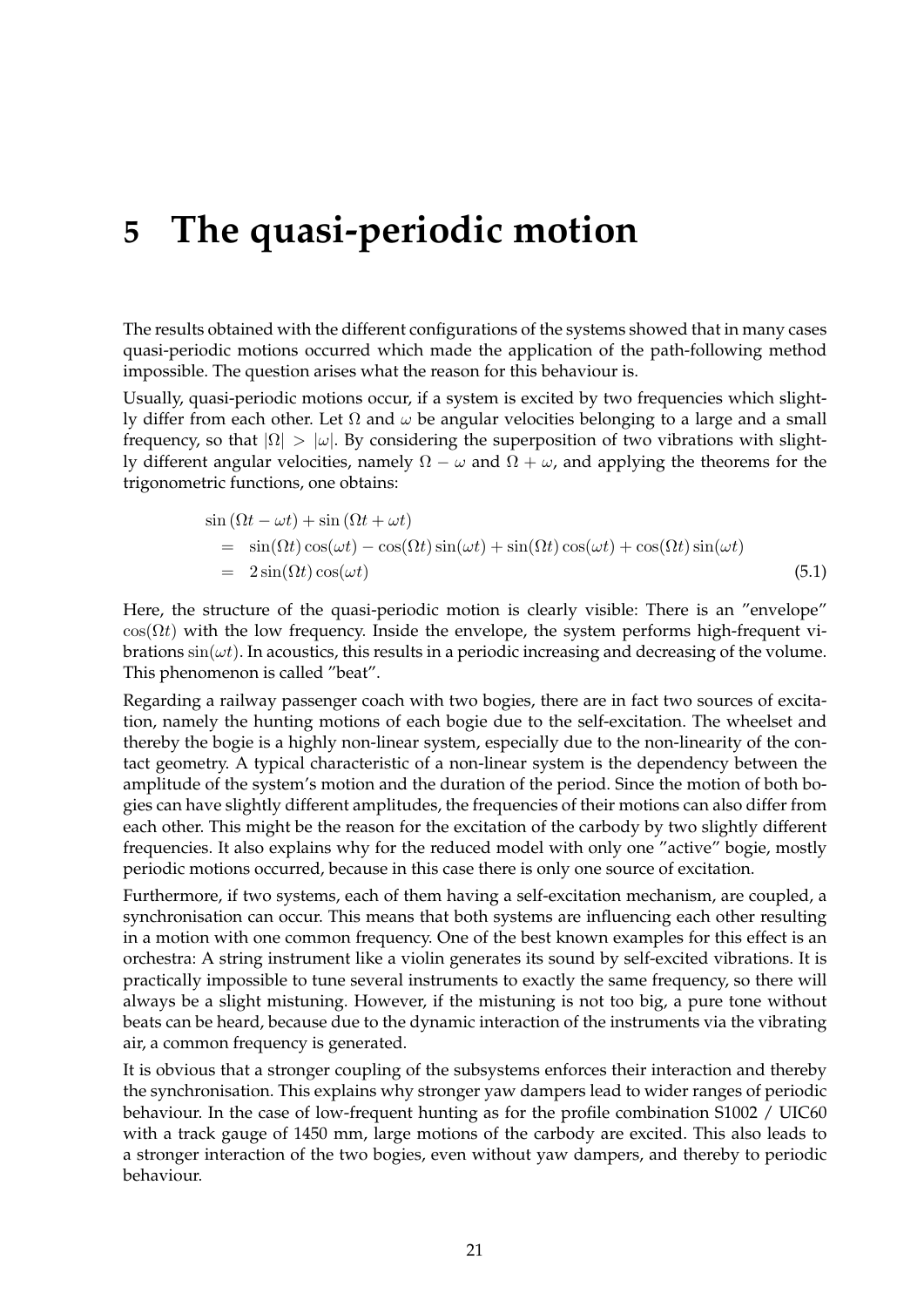# **6 Conclusion**

The investigation has shown that the application of the path-following method which is integrated into SIMPACK can be applied even to complex models like the model of a double-decker passenger coach. However, there are some restrictions.

Due to the structure of the coach, namely a carbody with two bogies, quasi-periodic motions can occur, especially for a comparatively soft connection by the secondary suspension. Since the path-following method exploits the periodicity of the motions for the direct calculation, the case of quasi-periodic motions cannot be handled.

It has turned out that even for a vehicle with two bogies the synchronisation of both bogies' motions not always occur, which results in quasi-periodic behaviour. Therefore, it is very doubtful whether the application of the path-following method on models of vehicles which have even more bogies like articulated trains is sensible. In this case of an articulated train, more bogies mean more sources of excitation. Furthermore, the interaction of the bogies might be weaker. Considering articulated train having two segments and three bogies, the interaction of the front bogie and the rear bogie can only be done by transmissions of the vibrations over two segments which have a high inertia.

Furthermore, it should be mentioned that for the application of the path-following method a more stable integration method is desirable. In some cases, numerical problems occurred, i.e. the algorithm could not solve the equations of motion, especially for closer tolerances. For an industrial application with high reliability, a more stable algorithm than the used DASSL code is highly desirable.

On the other hand, the path-following method allows studies which would be very laborious if done by "trial and error", i.e. by changing a parameter, integrate the system, check its behaviour etc. The application to the reduced system, i.e. the car having only one bogie, has provided interesting results of the influence of certain parameters like the strength of the yaw dampers or the friction coefficient. Although the behaviour of only one bogie doesn't exactly represent the behaviour of the entire vehicle, it shows however trends that changes of parameters cause. This might be a helpful method to find an optimal mechanical design of the vehicle.

As a result, it can be said that the application of the path-following method on complex mechanical models of railway vehicles is possible. However, some cases cannot be handled by this method, and for an industrial use, some improvements of the numeric still have to be done.